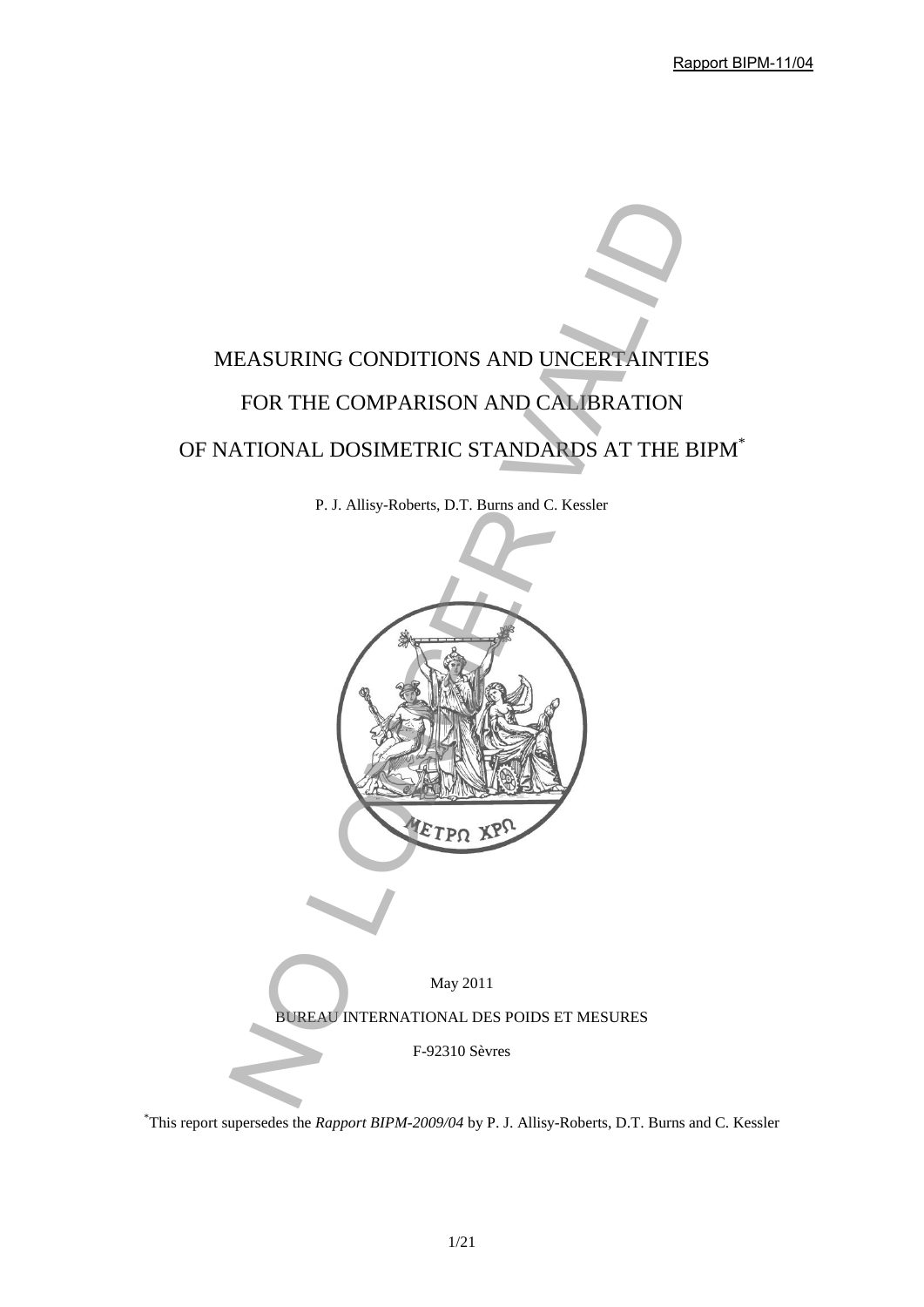#### **Table of contents**

|            |                                                                                                                                                                                                                                                            | page |
|------------|------------------------------------------------------------------------------------------------------------------------------------------------------------------------------------------------------------------------------------------------------------|------|
| I.         | Introduction                                                                                                                                                                                                                                               | 3    |
| П.         | General remarks                                                                                                                                                                                                                                            | 3    |
| III.       | Comparison and calibration in terms of air kerma (x-rays, ${}^{60}Co$ , ${}^{137}Cs$ )                                                                                                                                                                     | 4    |
| IV.        | Comparison and calibration in terms of absorbed dose to water (60Co)                                                                                                                                                                                       | 5    |
| V.         | Comparison and calibration in terms of ambient dose equivalent ( ${}^{60}Co$ , ${}^{137}Cs$ )                                                                                                                                                              | 5    |
| VI.        | Use of calibration coefficients                                                                                                                                                                                                                            | 6    |
| VII.       | Comparison and calibration uncertainties                                                                                                                                                                                                                   | 6    |
| Table 1.   | X-rays (10 kV to 50 kV). Conditions of measurement at the BIPM                                                                                                                                                                                             | 7    |
| Table 2.   | X-rays (10 kV to 50 kV). Physical constants and correction factors used in the BIPM<br>determination of the air-kerma rate                                                                                                                                 | 8    |
| Table 3.   | X-rays (10 kV to 50 kV). Estimated relative standard uncertainties in the BIPM<br>determination of the air-kerma rate                                                                                                                                      | 10   |
| Table 4.   | X-rays (100 kV to 250 kV). Conditions of measurement at the BIPM                                                                                                                                                                                           | 11   |
| Table 5.   | X-rays (100 kV to 250 kV). Physical constants and correction factors used in the BIPM<br>determination of the air-kerma rate                                                                                                                               | 12   |
| Table 6.   | X-rays (100 kV to 250 kV). Estimated relative standard uncertainties in the BIPM<br>determination of the air-kerma rate                                                                                                                                    | 13   |
| Table 7.   | 60Co gamma radiation. Conditions of measurement at the BIPM                                                                                                                                                                                                | 14   |
| Table 8.   | $60Co$ gamma radiation. Physical constants and correction factors used in the BIPM<br>determination of the air-kerma rate, and their estimated relative standard uncertainties                                                                             | 15   |
| Table 9.   | 60Co gamma radiation. Physical constants and correction factors used in the BIPM<br>ionometric determination of the absorbed-dose rate to water at 5 $\text{g cm}^{-2}$ , and their<br>estimated relative standard uncertainties                           | 16   |
| Table 10.  | $60Co$ gamma radiation for radiation-protection level at 3.5 m. Physical constants and<br>correction factors used in the BIPM determination of the air-kerma rate and ambient<br>dose equivalent rate, and their estimated relative standard uncertainties | 17   |
| Table 11.  | $137Cs$ gamma radiation. Conditions of measurement at the BIPM                                                                                                                                                                                             | 18   |
| Table 12.  | <sup>137</sup> Cs gamma radiation. Physical constants and correction factors used in the BIPM<br>determination of the air-kerma rate, and their estimated relative standard uncertainties                                                                  | 19   |
| Table 13.  | $137Cs$ gamma radiation. Physical constants and correction factors used in the BIPM<br>determination of the air-kerma rate at 3 m and the ambient dose equivalent rate, and<br>their estimated relative standard uncertainties                             | 20   |
| References |                                                                                                                                                                                                                                                            | 21   |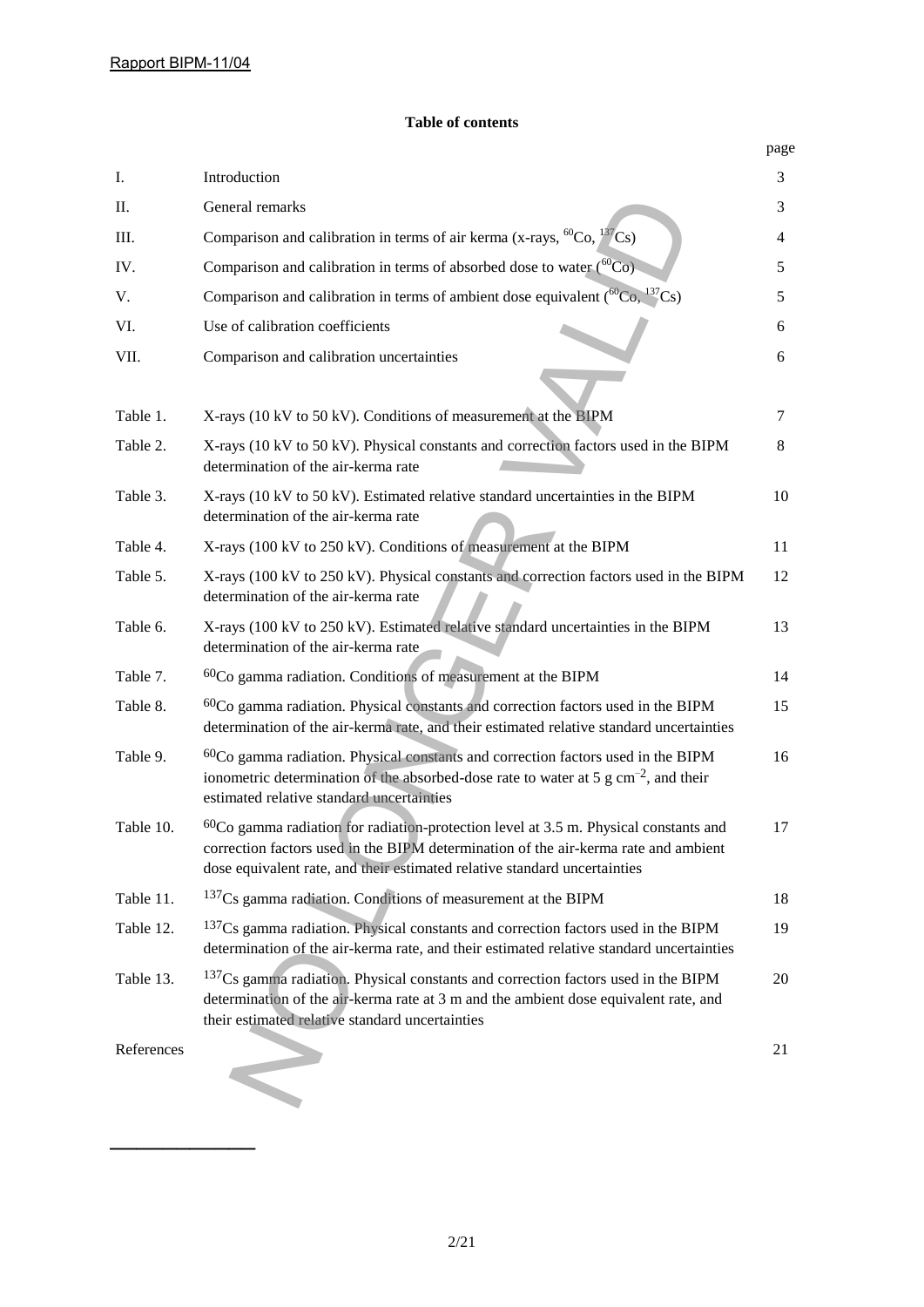**Abstract**. Information is presented on the experimental conditions used in the x- and -radiation beams at the BIPM for comparisons of national primary standards and calibrations of national secondary standards in terms of air kerma, absorbed dose to water and ambient dose equivalent, together with the uncertainties involved in the determination of these dosimetric quantities.

#### **I. Introduction**

For each signatory of the Metre Convention and for a given type of measurement, the BIPM works with the National Metrology Institute or a laboratory designated nationally for the purpose (NMI). For those laboratories that hold national primary standards, the BIPM compares these standards against the BIPM reference standards, either directly using the primary standards in the BIPM reference beams or indirectly through the calibration of transfer instruments by both the BIPM and the national laboratory. For those that do not hold primary standards, the BIPM calibrates secondary standards that are then normally used as national reference instruments. For this reason, the chambers should be instruments of good quality; in particular with respect to leakage current and both short- and long-term stability. of the Mictue Convention and for a given type of measurement, the BIPM v<br>
Institute or a historiate of a given type of measurement, the BIPM<br>
Institute or a historical chain compares these standards against the BIPM<br>
ordin

Comparisons, characterizations and calibrations of ionization chambers are performed at the BIPM in terms of:

- air kerma in the low- (including mammography) and medium-energy x-ray ranges and in <sup>60</sup>Co and <sup>137</sup>Cs gamma radiations;
- absorbed dose to water in  ${}^{60}Co$  gamma radiation;
- ambient dose equivalent in <sup>60</sup>Co and <sup>137</sup>Cs gamma radiations.

The present report documents the conditions of measurement at the BIPM, the values for the physical constants and correction factors, and the estimated uncertainties in the determination of the primary quantities and of calibration coefficients.

#### **II. General remarks**

 $\overline{a}$ 

The reference plane is specified in terms of a distance from the radiation source or, in the case of low-energy x-rays, from the beam exit window. The reference point is the intersection of the beam axis with the reference plane.

For chamber types other than parallel plate, the chamber is positioned with its axis in the reference plane and with the stated point of measurement of the chamber at the reference point. For measurements in gamma radiation the chamber is used with the build-up cap provided. The orientation of the chamber is such that the number or text inscribed on the stem faces the radiation source, unless a different orientation is indicated. Parallel-plate chambers are calibrated with the front surface of the chamber casing<sup>1</sup> in the reference plane, unless a different surface is indicated on the chamber, and with the entrance window centred on the beam axis.

All chambers are irradiated for at least thirty minutes, with the appropriate polarizing potential applied, before any measurements are made.

The leakage current is normally measured before and after each set of measurements and a correction applied based on the mean value. A chamber for which the relative leakage current is high, and in particular for which the leakage is also variable, is unsuitable for use as a transfer instrument and might also be considered unsuitable for calibration. In the latter case, a study note is issued.

 $1$  Clarification made subsequent to initial publication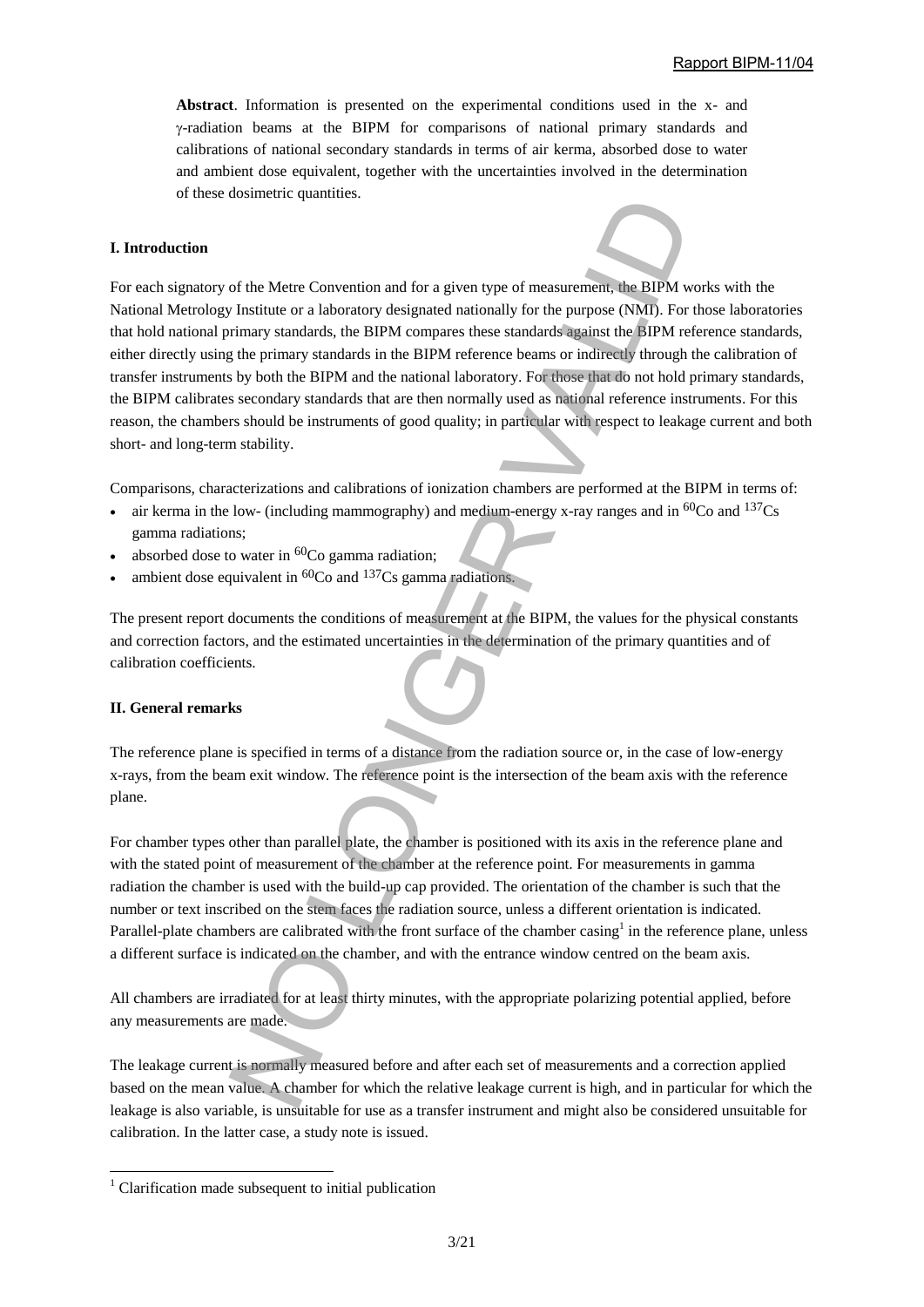#### Rapport BIPM-11/04

The irradiation facilities at the BIPM are temperature controlled (close to 20 °C) at the level of around 100 mK. For air-kerma measurements in  ${}^{60}Co$  and  ${}^{137}Cs$ , an additional, passive enclosure is used to ensure temperature stability below 50 mK. The BIPM reference conditions for air temperature, pressure and relative humidity are  $T_0 = 293.15$  K,  $P_0 = 101.325$  kPa and 50 % respectively. As the relative humidity is controlled within the range 47 % to 53 %, no humidity correction is applied.

Calibration of national standards: No correction is applied for lack of saturation; the air-kerma rate is stated in the certificate. For the thimble chamber types calibrated in gamma radiation, the radial non-uniformity correction for the BIPM beams is small and is stated in the certificate, although no correction factor is applied. In x-rays, chambers of larger dimensions may be calibrated and the radial uniformity of the beam shows more variation from one laboratory to another. For these reasons, the appropriate correction factor is always applied. For calibrations at radiation-protection levels in terms of ambient dose equivalent, the radial non-uniformity correction for the BIPM beams is stated in the certificate although no correction is applied as a similar correction is assumed at the national laboratory. a and 50 % respectively. As the relative numberly is confluence extint as SN correction is applied for lack of saturation; the air-kerm<br>
section is applied in gamma radiation, the air-kerm<br>
shared in the certificate, alth

Comparisons of national standards: the measuring conditions are clearly stated in the comparison report.

### **III. Comparison and calibration in terms of air kerma (x-rays, 60Co, 137Cs)**

The primary standard, transfer chamber or national reference standard is operated in air at the stated reference distance. The ionization current *I* is determined under the BIPM reference conditions of air temperature, pressure and humidity. The value of *I* is given by

$$
I = I_{\exp} (T P_0) / (T_0 P) , \qquad (1)
$$

where  $I_{\text{exp}}$  is the ionization current measured at temperature *T* (expressed in K) and pressure *P* (expressed in kPa).

For a transfer chamber or national reference standard, the calibration coefficient  $\,_{K}$  is defined by the relation

$$
N_{K} = \dot{K}_{\text{BIPM}} \Big/ I \,, \tag{2}
$$

where  $\dot{K}_{\text{BIPM}}$  is the air-kerma rate at the reference point, measured with the BIPM standard.

When requested, the calibration coefficient for exposure,  $N_X$ , is supplied, evaluated as

$$
N_X = N_K \left(1 - g\right) / \left(W/e\right),\tag{3}
$$

where *g* is the fraction of electron energy lost in radiative processes in air [1], *W* is the mean energy expended to produce an ion pair in dry air, and *e* is the electron charge [1, 2].

Details of the conditions of measurement at the BIPM and the uncertainties in the determination of  $\dot{K}_{\text{BIPM}}$  are given in Tables 1 to 6 for x-rays, in Tables 7 and 8 for <sup>60</sup>Co and in Tables 11 and 12 for <sup>137</sup>Cs. In these tables, the relative standard uncertainties estimated by statistical methods (Type A) are denoted by  $s_i$  and those estimated by other means (Type B) are designated by *u<sup>i</sup>* . ion of electron energy lost<br>
in dry air, and *e* is the electrons of measurement at the<br>
itions of measurement at the<br>
of for x-rays, in Tables 7<br>
d uncertainties estimated by  $u_1$ <br>
pe B) are designated by  $u_2$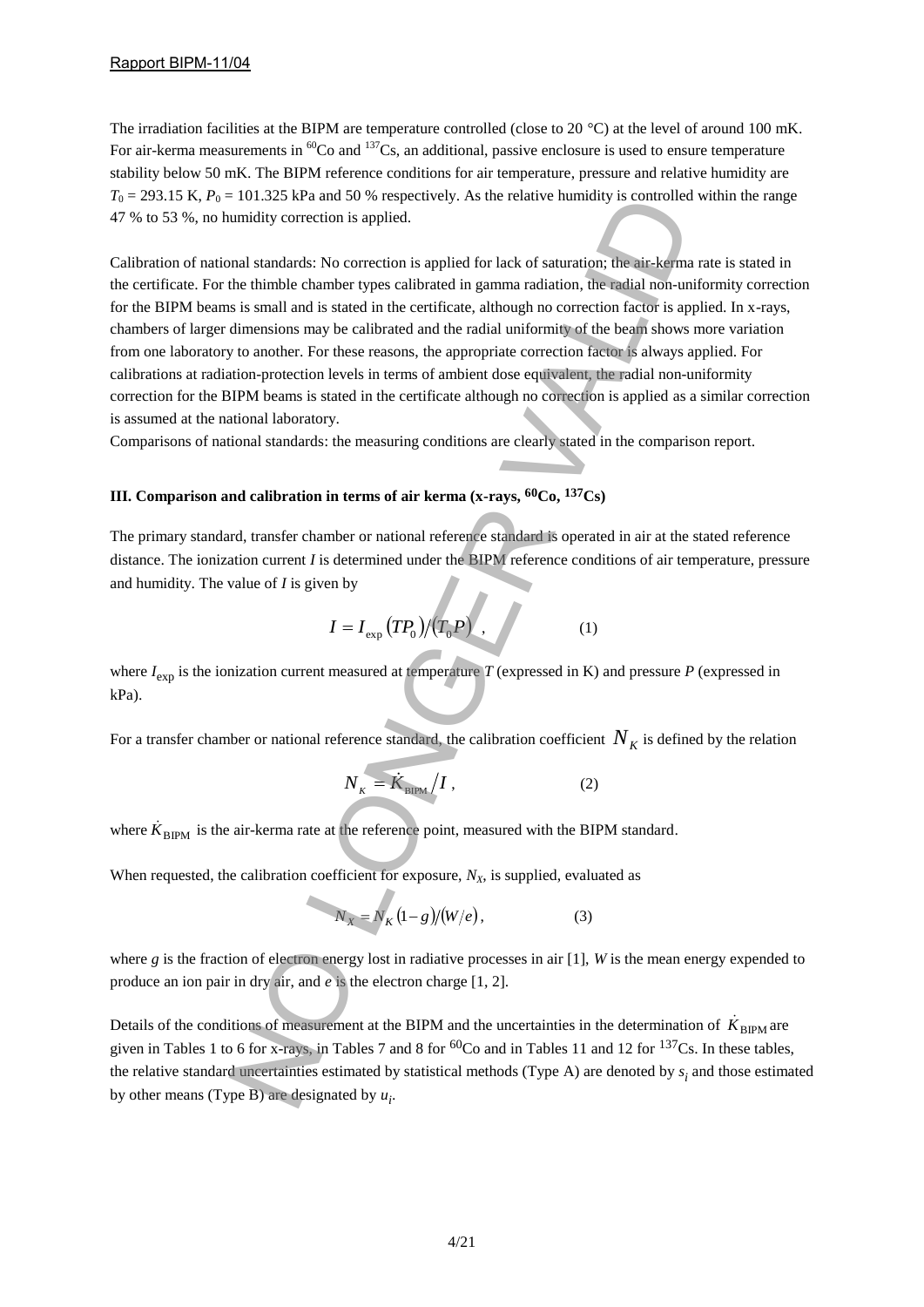#### **IV. Comparison and calibration in terms of absorbed dose to water (60Co)**

When a primary standard is compared directly, the measuring conditions are stated clearly in the comparison report. For indirect comparisons and calibrations, the transfer chamber or national reference standard is placed in its waterproof sleeve and positioned in the BIPM cubic water phantom of side 30 cm. Its axis is placed in the reference plane, at the reference depth of 5 g  $cm^{-2}$  in water. This depth includes the window of the phantom  $(PMMA, 0.476 \text{ g cm}^{-2})$  and is corrected for the change in water density with temperature. As well as correctly orienting the chamber, a reference mark on the sleeve is rotated so as to point towards the radiation source, unless a different orientation is indicated. depth of 5 g cm<sup>-2</sup> in water. This depth includes the window of<br>corrected for the change in water. This depth includes the window of<br>corrected for the change in water density with temperature. As<br>icc mark on the sleeve is

The calibration coefficient,  $N_{D,w}$ , is determined using the relation

$$
N_{D,w} = D_w / (I_w k_{\text{pf}}),
$$

where:

 $\dot{D}_{\rm w}$  is the absorbed dose rate to water at the reference point, measured using the BIPM standard at a depth of 5 g cm<sup> $-2$ </sup> in water;

 $(4)$ 

 $I_w$  is the ionization current measured using the chamber under the BIPM reference conditions of air temperature, pressure and humidity;

 $k_{\text{pf}} = 0.9996$  is a correction factor applied to  $I_{\text{w}}$  for the non-equivalence with water of the PMMA window of the phantom.

The conditions of measurement at the BIPM are given in Table 7. The physical constants and correction factors used in the ionometric determination of the absorbed dose rate to water at 5 g cm<sup>-2</sup> are given in Table 9 along with their estimated relative uncertainties.

#### **V. Comparison and calibration in terms of ambient dose equivalent (60Co, 137Cs)**

The primary standard, transfer chamber or national reference standard is positioned in air, with its axis in the reference plane.

For a transfer chamber or national reference standard, the calibration coefficient,  $N_H$ , is determined using the relation

$$
N_H = \dot{H}^*(10)/I_H \quad , \tag{5}
$$

where:

 $\dot{H}^*(10)$  is the ambient dose equivalent rate, which for <sup>60</sup>Co radiation is measured using the BIPM standard and for 137Cs radiation is deduced by calculation from the measured air-kerma rate;

*I*<sub>H</sub> is the ionization current measured by the chamber under the BIPM reference conditions of air temperature, pressure and humidity.

The conditions of measurement at the BIPM are given in Tables 7 and 11 for <sup>60</sup>Co and <sup>137</sup>Cs, respectively. The physical constants and correction factors used in the ionometric determination of the ambient dose equivalent are given in [3] and in Table 10 for <sup>60</sup>Co and in Tables 12 and 13 for is deduced by calculation<br>n current measured by the<br>lity.<br>neasurement at the BIPM<br>and correction factors used<br>Table 10 for <sup>60</sup>Co and in 7  $137<sub>Cs</sub>$ .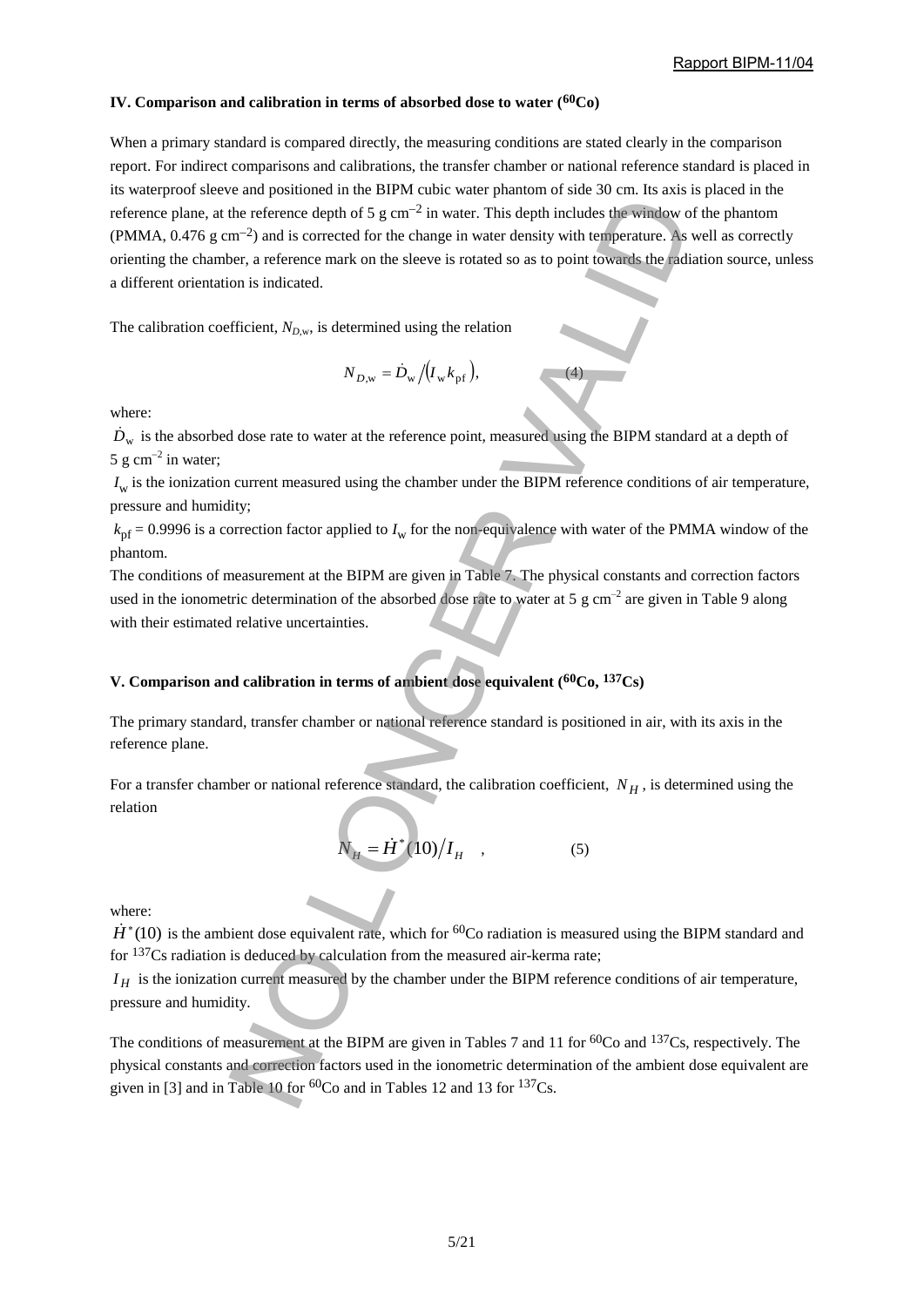#### Rapport BIPM-11/04

#### **VI. Use of calibration coefficients**

A transfer chamber or national reference standard calibrated in the BIPM beam can be used in another beam, taking the calibration coefficients  $N_K$ ,  $N_{D,w}$  or  $N_H$ , obtained from (2), (4) and (5), respectively, to determine *K*,  $D_w$  or  $H^*(10)$  in that beam, subject to certain provisions as listed below:

(a) The humidity conditions must not differ significantly from those of the calibration at the BIPM. If the relative humidity is outside the range 30 % to 70 %, the data given in [4] should be used.

(b) The conditions of measurement must not differ significantly from those of the calibration at the BIPM. Otherwise, additional corrections may be necessary (see for example [5] and [6]). Particular attention should be paid to:

- the radiation quality, particularly in the x-ray range;
- the distance from the source;
- the dimensions of the radiation field, in particular with regard to the radiation scattered by the stem and the support for calibration in terms of air kerma;
- the intensity of the ionization current, which can produce a change in the ion recombination;
- the radial non-uniformity of the beam over the cross-section of the chamber [7, 8].

#### **VII. Comparison and calibration uncertainties**

The uncertainties associated with dosimetry measurements made at the BIPM are analysed in accordance with the *Guide to the Expression of Uncertainty in Measurement* [9]. The uncertainty budgets for the dosimetry standards are given in Tables 3, 6, 8, 9, 10, 12 and 13. For comparisons, the BIPM standard uncertainties are combined with those associated with the primary or transfer chamber, taking correlation into account, to give the combined standard uncertainty of the comparison results. The detailed uncertainty budgets are given in the comparison report. For the calibration of national reference standards, the BIPM standard uncertainties are combined with the uncertainties associated with the chamber under calibration to give the combined standard uncertainty of the calibration coefficient. This value is given in the calibration certificate. nia waan, surges to exercut provisions as neared to the calibration at the B<br>the range 30 % to 70 %, the data given in [4] should be used.<br>The range 30 % to 70 %, the data given in [4] should be used.<br>The range 30 % to 70

It is emphasized that the uncertainty associated with BIPM calibrations is a combined *standard* uncertainty without the application of a coverage factor *k*. This long-standing practice of not applying a coverage factor is considered to facilitate the combination of the BIPM and NMI uncertainties and thus simplify the subsequent dissemination of the standard to the customers of the NMI.

The BIPM dosimetry measurements fulfil the criteria of section G.6.6 of [9]. In particular, for the purpose of calculating the expanded uncertainty for their end result at a specified level of confidence, an NMI can assume that the effective number of degrees of freedom for a BIPM calibration is sufficient to be able to use a coverage factor *k* = 2 for a level of confidence of approximately 95 %. Any exceptions are noted in the calibration certificate.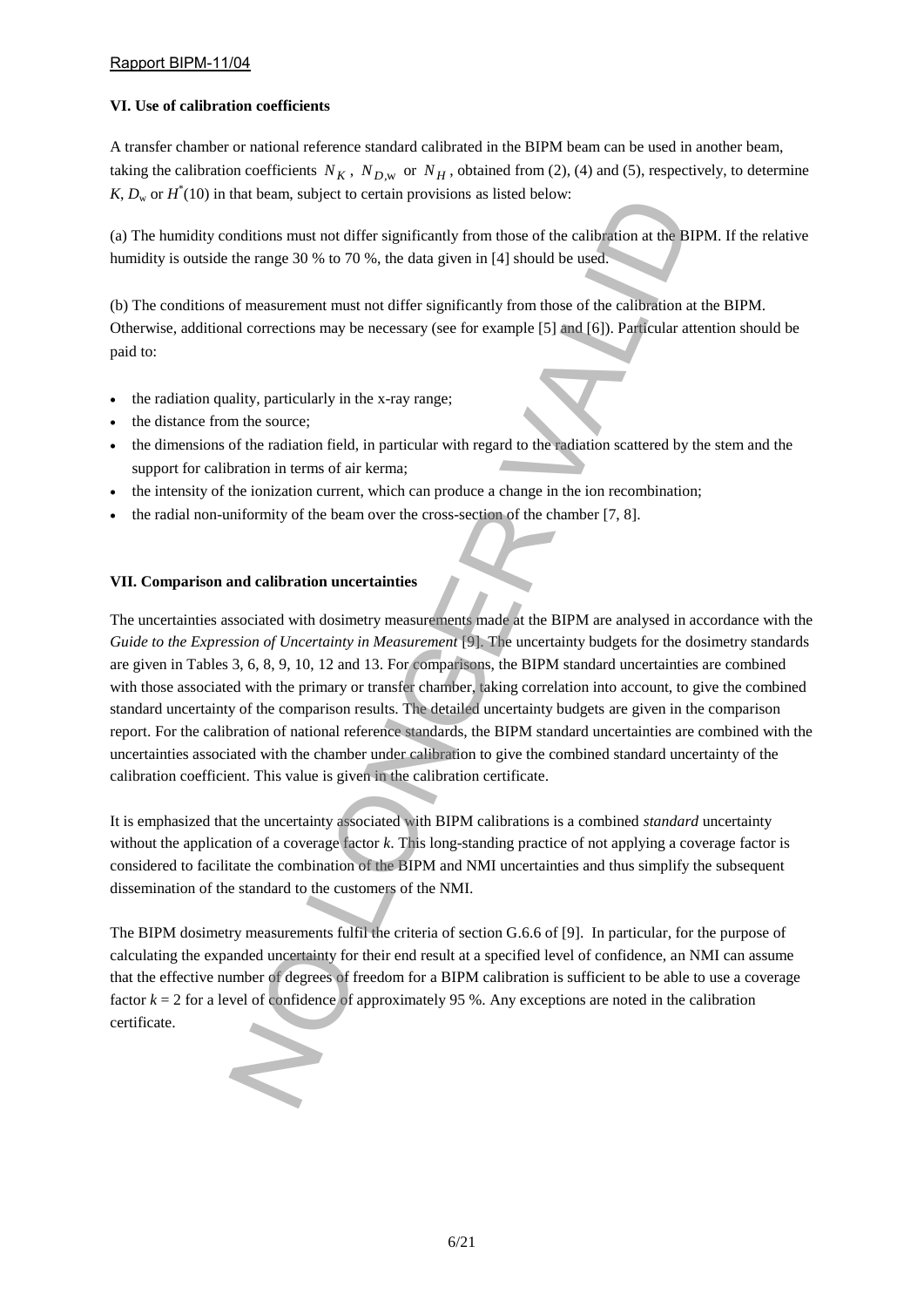#### **Table 1.** X-rays (10 kV to 50 kV)

#### **Conditions of measurement at the BIPM**

| X-ray tube                                                                         | W-anode          | Mo-anode        |
|------------------------------------------------------------------------------------|------------------|-----------------|
| Distance between beryllium window of x-ray tube and<br>reference plane of standard | $50 \text{ cm}$  | $60 \text{ cm}$ |
| Beam diameter in reference plane                                                   | 8.4 cm           | $10 \text{ cm}$ |
| Beryllium filtration                                                               | $\approx$ 3.0 mm | $0.8$ mm        |

## **Reference qualities W-anode x-ray tube** (recommended by Section I of CCEMRI [10, 11])

| Distance between beryllium window of x-ray tube and<br>reference plane of standard                        |                  |       |       | 50 cm            |       | 60 cm           |                 |
|-----------------------------------------------------------------------------------------------------------|------------------|-------|-------|------------------|-------|-----------------|-----------------|
| Beam diameter in reference plane                                                                          |                  |       |       | 8.4 cm           |       | $10 \text{ cm}$ |                 |
| Beryllium filtration                                                                                      |                  |       |       | $\approx$ 3.0 mm |       | $0.8$ mm        |                 |
|                                                                                                           |                  |       |       |                  |       |                 |                 |
| Reference qualities W-anode x-ray tube (recommended by Section I of CCEMRI [10, 11])                      |                  |       |       |                  |       |                 |                 |
| X-ray tube voltage /kV                                                                                    | 10               |       | 30    | 25               | 50(b) |                 | 50 (a) $^{(2)}$ |
| Al filtration /mm                                                                                         | $\boldsymbol{0}$ |       | 0.208 | 0.372            | 1.008 |                 | 3.989           |
| Al half-value layer /mm                                                                                   | 0.037            |       | 0.169 | 0.242            | 1.017 |                 | 2.262           |
| $\overline{\mu}/\rho$ <sup>(1)</sup> /(cm <sup>2</sup> g <sup>-1</sup> )                                  | 14.84            |       | 3.66  | 2.60             | 0.75  |                 | 0.38            |
| air-kerma rate /(mGy $s^{-1}$ )                                                                           | 1.00             |       | 1.00  | 1.00             | 1.00  |                 | 1.00            |
|                                                                                                           |                  |       |       |                  |       |                 |                 |
| Reference qualities Mo-anode x-ray tube (endorsed by the CCRI(I) [12])                                    |                  |       |       |                  |       |                 |                 |
| X-ray tube voltage /kV                                                                                    | 25               |       | 28    |                  | 30    |                 | 35              |
| Mo filtration $/\mu$ m                                                                                    | 30               |       | 30    |                  | 30    |                 | 30              |
| Al half-value layer /mm                                                                                   | 0.277            |       | 0.310 |                  | 0.329 |                 | 0.365           |
| $\overline{\mu}/\rho$ <sup>(1)</sup> /(cm <sup>2</sup> g <sup>-1</sup> )                                  | 2.20             |       | 1.99  |                  | 1.91  |                 | 1.74            |
| air-kerma rate /(mGy $s^{-1}$ )                                                                           | 2.00             |       | 2.00  |                  | 2.00  |                 | 2.00            |
| $(1)$ mass air-attenuation coefficient<br>$^{(2)}$ the more-filtered of the two 50 kV radiation qualities |                  |       |       |                  |       |                 |                 |
| Reference qualities W-anode x-ray tube, Mo filter (endorsed by the CCRI(I) [12])                          |                  |       |       |                  |       |                 |                 |
| X-ray tube voltage /kV                                                                                    | 23               | 25    | 28    | 30               | 35    | 40              | 50              |
| Mo filtration $/\mu$ m                                                                                    | 60               | 60    | 60    | 60               | 60    | 60              | 60              |
| Al half-value layer /mm                                                                                   | 0.332            | 0.342 | 0.355 | 0.364            | 0.388 | 0.417           | 0.489           |
| $\overline{\mu}/\rho$ <sup>(1)</sup> /(cm <sup>2</sup> g <sup>-1</sup> )                                  | 1.79             | 1.75  | 1.70  | 1.67             | 1.60  | 1.53            | 1.40            |

### **Reference qualities Mo-anode x-ray tube** (endorsed by the CCRI(I) [12])

| X-ray tube voltage $/kV$                                            | 25    | 28    | 30    | 35    |
|---------------------------------------------------------------------|-------|-------|-------|-------|
| Mo filtration $/\mu$ m                                              | 30    | 30    | 30    | 30    |
| Al half-value layer/mm                                              | 0.277 | 0.310 | 0.329 | 0.365 |
| $\bar{\mu}/\rho$ <sup>(1)</sup> /(cm <sup>2</sup> g <sup>-1</sup> ) | 2.20  | 1.99  | 1.91  | 1.74  |
| air-kerma rate /(mGy $s^{-1}$ )                                     | 2.00  | 2.00  | 2.00  | 2.00  |

#### **Reference qualities W-anode x-ray tube, Mo filter (**endorsed by the CCRI(I) [12])

| X-ray tube voltage /kV                                              | 23    | 25    | 28    | 30    | 35    | 40    | 50    |
|---------------------------------------------------------------------|-------|-------|-------|-------|-------|-------|-------|
| Mo filtration $/\mu$ m                                              | 60    | 60    | 60    | 60    | 60    | 60    | 60    |
| Al half-value layer /mm                                             | 0.332 | 0.342 | 0.355 | 0.364 | 0.388 | 0.417 | 0.489 |
| $\bar{\mu}/\rho$ <sup>(1)</sup> /(cm <sup>2</sup> g <sup>-1</sup> ) | 1.79  | 1.75  | 1.70  | 1.67  | 1.60  | 1.53  | 1.40  |
| air-kerma rate /(mGy $s^{-1}$ )                                     | 1.00  | 1.00  | 1.00  | 1.00  | 1.00  | 1.00  | 1.00  |

(1) mass air-attenuation coefficient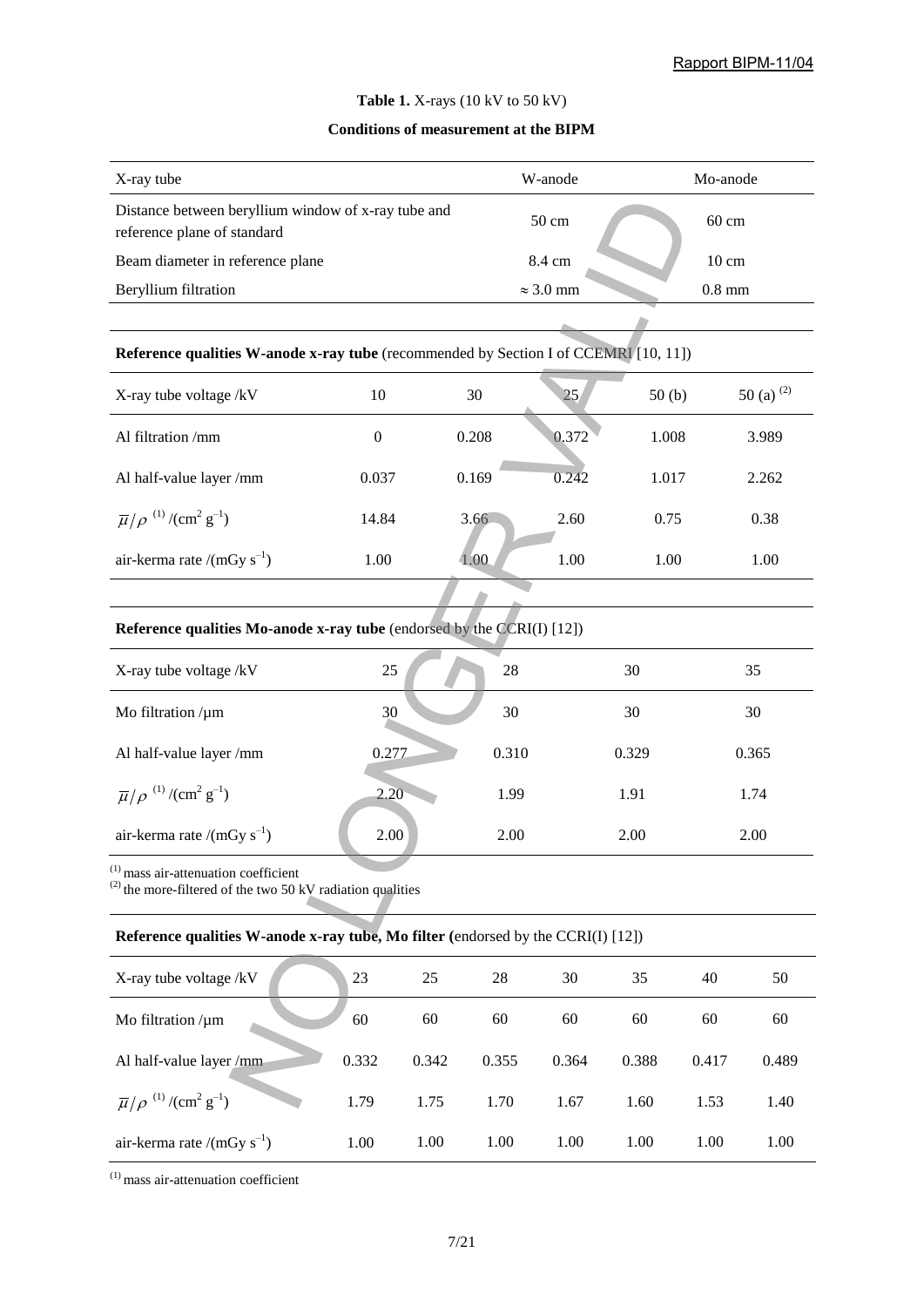#### **Table 2. X-rays (10 kV to 50 kV)**

**Physical constants and correction factors used in the BIPM determination of the air-kerma rate (1)** Dry air density (273.15 K, 101.325 kPa) = 1.2930 kg m<sup>-3</sup>  $W/e = 33.97$  J C<sup>-1</sup>:

|                  | W-anode x-ray tube                                |        |        |        |        |        |
|------------------|---------------------------------------------------|--------|--------|--------|--------|--------|
|                  | Measuring volume FAC-L-01: 1.2004 cm <sup>3</sup> |        |        |        |        |        |
|                  | X-ray tube voltage /kV                            | 10     | 30     | 25     | 50(b)  | 50(a)  |
|                  | Correction factors                                |        |        |        |        |        |
| $k_{\rm sc}$     | scattered radiation                               | 0.9962 | 0.9972 | 0.9973 | 0.9977 | 0.9979 |
| $k_{\rm fl}$     | fluorescence                                      | 0.9952 | 0.9971 | 0.9969 | 0.9980 | 0.9985 |
| $k_{\rm e}$      | electron loss                                     | 1.0000 | 1.0000 | 1.0000 | 1.0000 | 1.0000 |
| $k_{\rm s}$      | saturation                                        | 1.0006 | 1.0007 | 1.0007 | 1.0007 | 1.0007 |
| $k_{\rm pol}$    | polarity                                          | 1.0005 | 1.0005 | 1.0005 | 1.0005 | 1.0005 |
| $k_{\rm a}$      | air attenuation $(2)$                             | 1.1957 | 1.0451 | 1.0319 | 1.0091 | 1.0046 |
| $k_{\rm d}$      | field distortion                                  | 1.0000 | 1.0000 | 1.0000 | 1.0000 | 1.0000 |
| $k_{\text{dia}}$ | diaphragm <sup>(3)</sup>                          | 0.9999 | 0.9995 | 0.9996 | 0.9989 | 0.9984 |
| $k_{\rm p}$      | wall transmission                                 | 1.0000 | 1.0000 | 1.0000 | 1.0000 | 1.0000 |
| $k_{\rm h}$      | humidity                                          | 0.998  | 0.998  | 0.998  | 0.998  | 0.998  |
| $1-g$            | radiative loss                                    | 1.0000 | 1.0000 | 1.0000 | 1.0000 | 1.0000 |
|                  |                                                   |        |        |        |        |        |
|                  | Mo-anode x-ray tube                               |        |        |        |        |        |
|                  | Measuring volume FAC-L-02: 1.2197 cm <sup>3</sup> |        |        |        |        |        |
|                  | X-ray tube voltage /kV                            | 25     | 28     |        | 30     | 35     |
|                  | Correction factors                                |        |        |        |        |        |
| $k_{\rm sc}$     | scattered radiation                               | 0.9977 | 0.9977 |        | 0.9978 | 0.9978 |
| $k_{\rm fl}$     | fluorescence                                      | 0.9975 | 0.9976 |        | 0.9976 | 0.9977 |
| $k_{\rm e}$      | electron loss                                     | 1.0000 | 1.0000 |        | 1.0000 | 1.0000 |
| $k_{\rm s}$      | saturation                                        | 1.0015 | 1.0015 |        | 1.0015 | 1.0015 |
| $k_{\rm pol}$    | polarity                                          | 1.0000 | 1.0000 |        | 1.0000 | 1.0000 |
| $k_{\rm a}$      | air attenuation $(2)$                             | 1.0269 | 1.0244 |        | 1.0233 | 1.0212 |
| $k_{\rm d}$      | field distortion                                  | 1.0000 | 1.0000 |        | 1.0000 | 1.0000 |
|                  | diaphragm                                         | 0.9996 | 0.9995 |        | 0.9995 | 0.9995 |
| $k_{\text{dia}}$ | wall transmission                                 | 1.0000 | 1.0000 |        | 1.0000 | 1.0000 |
| $k_{p}$          |                                                   |        | 0.998  |        | 0.998  | 0.998  |
| $k_{\rm h}$      | humidity                                          | 0.998  |        |        |        |        |
| $1-g$            | radiative loss                                    | 1.0000 | 1.0000 |        | 1.0000 | 1.0000 |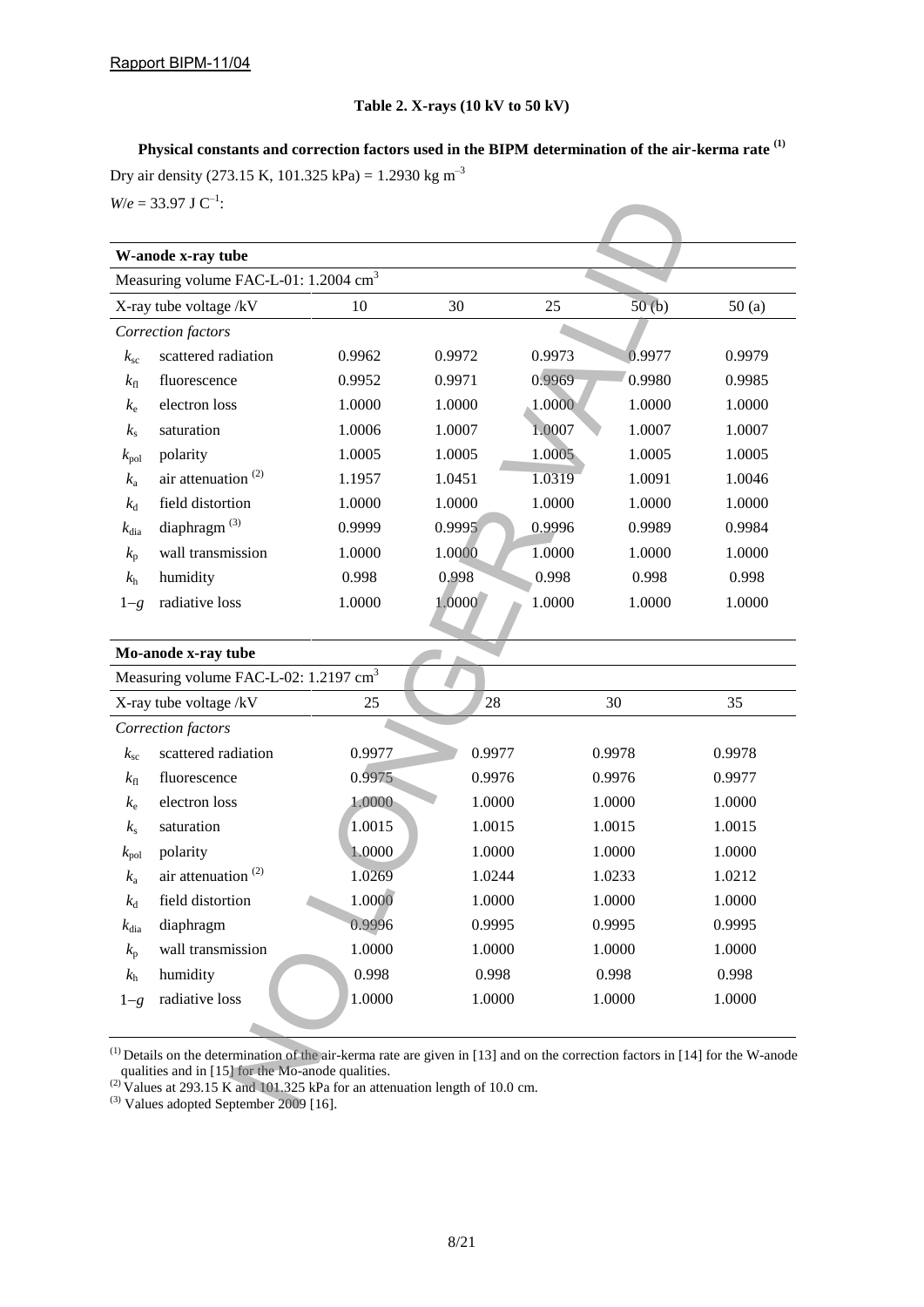|                                                                                                                                                                                                                                                                                                                                           | W-anode x-ray tube, Mo filter                     |        |        |        |        |            |        |        |
|-------------------------------------------------------------------------------------------------------------------------------------------------------------------------------------------------------------------------------------------------------------------------------------------------------------------------------------------|---------------------------------------------------|--------|--------|--------|--------|------------|--------|--------|
|                                                                                                                                                                                                                                                                                                                                           | Measuring volume FAC-L-01: 1.2004 cm <sup>3</sup> |        |        |        |        |            |        |        |
|                                                                                                                                                                                                                                                                                                                                           | X-ray tube voltage /kV                            | 23     | 25     | 28     | 30     | 35         | 40     | 50     |
|                                                                                                                                                                                                                                                                                                                                           | Correction factors                                |        |        |        |        |            |        |        |
| $k_{\rm sc}$                                                                                                                                                                                                                                                                                                                              | scattered radiation                               | 0.9974 | 0.9974 | 0.9974 | 0.9974 | 0.9974     | 0.9974 | 0.9975 |
| $k_{\rm fl}$                                                                                                                                                                                                                                                                                                                              | fluorescence                                      | 0.9972 | 0.9972 | 0.9972 | 0.9972 | 0.9973     | 0.9973 | 0.9975 |
| $k_{\rm e}$                                                                                                                                                                                                                                                                                                                               | electron loss                                     | 1.0000 | 1.0000 | 1.0000 | 1.0000 | $1.0000 -$ | 1.0000 | 1.0000 |
| $k_{\rm s}$                                                                                                                                                                                                                                                                                                                               | saturation                                        | 1.0006 | 1.0006 | 1.0006 | 1.0006 | 1.0006     | 1.0006 | 1.0006 |
| $k_{\rm pol}$                                                                                                                                                                                                                                                                                                                             | polarity                                          | 1.0005 | 1.0005 | 1.0005 | 1.0005 | 1.0005     | 1.0005 | 1.0005 |
| $k_{\rm a}$                                                                                                                                                                                                                                                                                                                               | air attenuation <sup>(2)</sup>                    | 1.0218 | 1.0213 | 1.0208 | 1.0203 | 1.0195     | 1.0187 | 1.0170 |
| $k_{\rm d}$                                                                                                                                                                                                                                                                                                                               | field distortion                                  | 1.0000 | 1.0000 | 1.0000 | 1.0000 | 1.0000     | 1.0000 | 1.0000 |
| $k_{\text{dia}}$                                                                                                                                                                                                                                                                                                                          | diaphragm $^{(3)}$                                | 0.9995 | 0.9995 | 0.9995 | 0.9995 | 0.9995     | 0.9995 | 0.9994 |
| $k_{\rm p}$                                                                                                                                                                                                                                                                                                                               | wall transmission                                 | 1.0000 | 1.0000 | 1.0000 | 1.0000 | 1.0000     | 1.0000 | 1.0000 |
| $k_{\rm h}$                                                                                                                                                                                                                                                                                                                               | humidity                                          | 0.998  | 0.998  | 0.998  | 0.998  | 0.998      | 0.998  | 0.998  |
| $1-g$                                                                                                                                                                                                                                                                                                                                     | radiative loss                                    | 1.0000 | 1.0000 | 1.0000 | 1.0000 | 1.0000     | 1.0000 | 1.0000 |
| <sup>(1)</sup> Details on the determination of the air-kerma rate are given in [13] and on the correction factors in [14] for the W-anode<br>qualities and in [15] for the Mo-anode qualities.<br><sup>(2)</sup> Values at 293.15 K and 101.325 kPa for an attenuation length of 10.0 cm.<br>$^{(3)}$ Values adopted September 2009 [16]. |                                                   |        |        |        |        |            |        |        |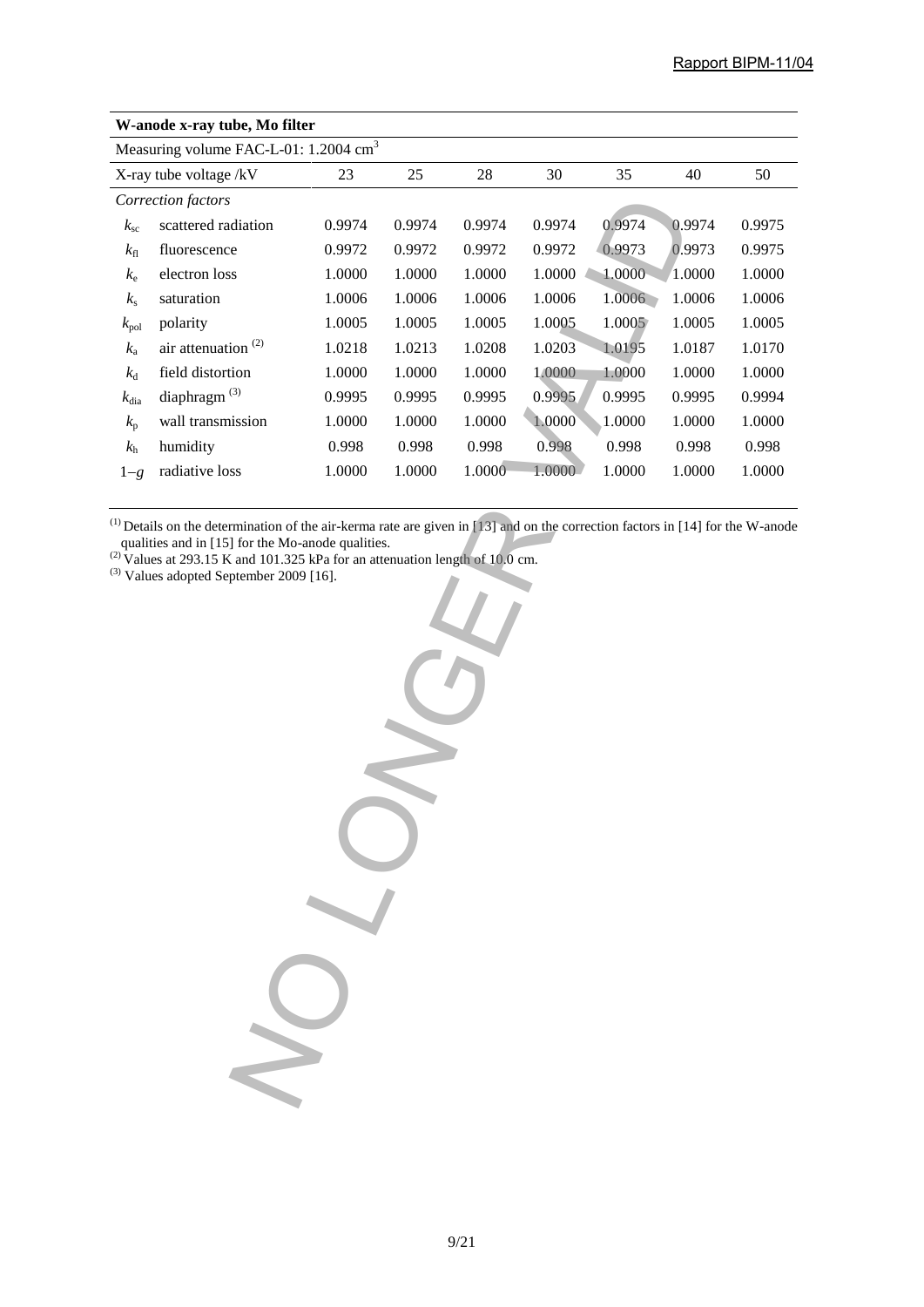#### **Table 3. X-rays (10 kV to 50 kV)**

| Symbol             | Parameter / unit                                                                                                                                                       | $10^2 \times$ Relative standard<br>uncertainty <sup>(1)</sup> |       |  |  |
|--------------------|------------------------------------------------------------------------------------------------------------------------------------------------------------------------|---------------------------------------------------------------|-------|--|--|
|                    |                                                                                                                                                                        | $s_{\rm i}$                                                   | $u_i$ |  |  |
| Physical constants |                                                                                                                                                                        |                                                               |       |  |  |
| $\rho_{\rm a}$     | dry air density (0°C, 101.325 kPa) / (kg m <sup>-3</sup> )                                                                                                             |                                                               | 0.01  |  |  |
| W/e                | mean energy per charge / $(J C^{-1})$                                                                                                                                  |                                                               | 0.15  |  |  |
| g                  | fraction of energy lost in radiative processes                                                                                                                         |                                                               | 0.01  |  |  |
| Correction factors |                                                                                                                                                                        |                                                               |       |  |  |
| $k_{\rm sc}$       | scattered radiation                                                                                                                                                    |                                                               | 0.03  |  |  |
| $k_{\rm fl}$       | fluorescence                                                                                                                                                           |                                                               | 0.05  |  |  |
| $k_{\rm e}$        | electron loss                                                                                                                                                          |                                                               | 0.01  |  |  |
| $k_{\rm s}$        | saturation                                                                                                                                                             | 0.01                                                          | 0.01  |  |  |
| $k_{\rm pol}$      | polarity                                                                                                                                                               | 0.01                                                          |       |  |  |
| $k_{\rm a}$        | air attenuation                                                                                                                                                        | 0.02                                                          | 0.01  |  |  |
| $k_{\rm d}$        | field distortion                                                                                                                                                       |                                                               | 0.07  |  |  |
| $k_{\rm dia}$      | diaphragm                                                                                                                                                              |                                                               | 0.03  |  |  |
| $k_{\rm p}$        | wall transmission                                                                                                                                                      | 0.01                                                          |       |  |  |
| $k_{\rm h}$        | humidity                                                                                                                                                               |                                                               | 0.03  |  |  |
|                    | ITI<br>Measurement of $I/v$                                                                                                                                            |                                                               |       |  |  |
| $\boldsymbol{I}$   | ionization current $(T, P, \text{air compressibility})$                                                                                                                | 0.02                                                          | 0.02  |  |  |
| $\upsilon$         | volume                                                                                                                                                                 | 0.03                                                          | 0.05  |  |  |
|                    | positioning of standard                                                                                                                                                | 0.01                                                          | 0.01  |  |  |
|                    | Combined uncertainty of the BIPM determination of air-kerma rate                                                                                                       |                                                               |       |  |  |
|                    | quadratic summation                                                                                                                                                    | 0.05                                                          | 0.19  |  |  |
|                    | combined relative standard uncertainty                                                                                                                                 |                                                               | 0.20  |  |  |
| (1)                | $s_i$ represents the relative uncertainty estimated by statistical methods (Type A);<br>$u_i$ represents the relative uncertainty estimated by other methods (Type B). |                                                               |       |  |  |
|                    |                                                                                                                                                                        |                                                               |       |  |  |
|                    |                                                                                                                                                                        |                                                               |       |  |  |
|                    |                                                                                                                                                                        |                                                               |       |  |  |

### **Estimated relative standard uncertainties in the BIPM determination of the air-kerma rate**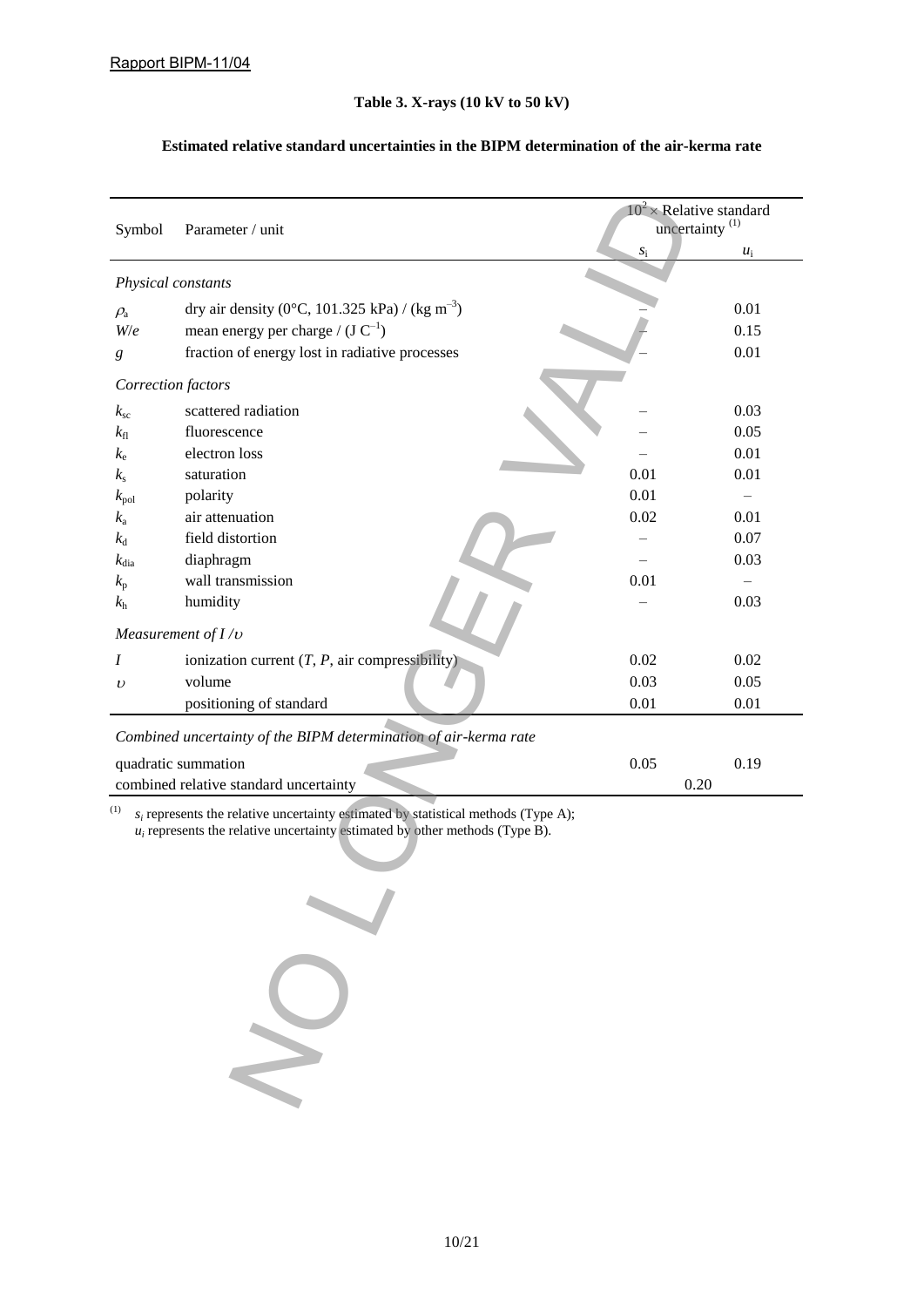#### **Table 4. X-rays (100 kV to 250 kV)**

### **Conditions of measurement at the BIPM**

### **Reference qualities** (recommended by Section I of the CCEMRI [10])

| Distance between focal spot and reference plane of standard: 120 cm      |       |       |       |       |  |  |  |
|--------------------------------------------------------------------------|-------|-------|-------|-------|--|--|--|
| Beam diameter in the reference plane: 9.8 cm                             |       |       |       |       |  |  |  |
| Inherent filtration: $\approx$ 3 mm Be                                   |       |       |       |       |  |  |  |
|                                                                          |       |       |       |       |  |  |  |
| Reference qualities (recommended by Section I of the CCEMRI [10])        |       |       |       |       |  |  |  |
| X-ray tube voltage /kV                                                   | 100   | 135   | 180   | 250   |  |  |  |
| Al filtration /mm                                                        | 3.431 | 2.228 | 2.228 | 2.228 |  |  |  |
| Cu filtration /mm                                                        |       | 0.232 | 0.485 | 1.570 |  |  |  |
| Al half-value layer /mm                                                  | 4.030 |       |       |       |  |  |  |
| Cu half-value layer /mm                                                  | 0.149 | 0.489 | 0.977 | 2.484 |  |  |  |
| $\overline{\mu}/\rho$ <sup>(1)</sup> /(cm <sup>2</sup> g <sup>-1</sup> ) | 0.290 | 0.190 | 0.162 | 0.137 |  |  |  |
| air-kerma rate /(mGy $s^{-1}$ )                                          | 0.50  | 0.50  | 0.50  | 0.50  |  |  |  |
| $^{(1)}$ mass air-attenuation coefficient                                |       |       |       |       |  |  |  |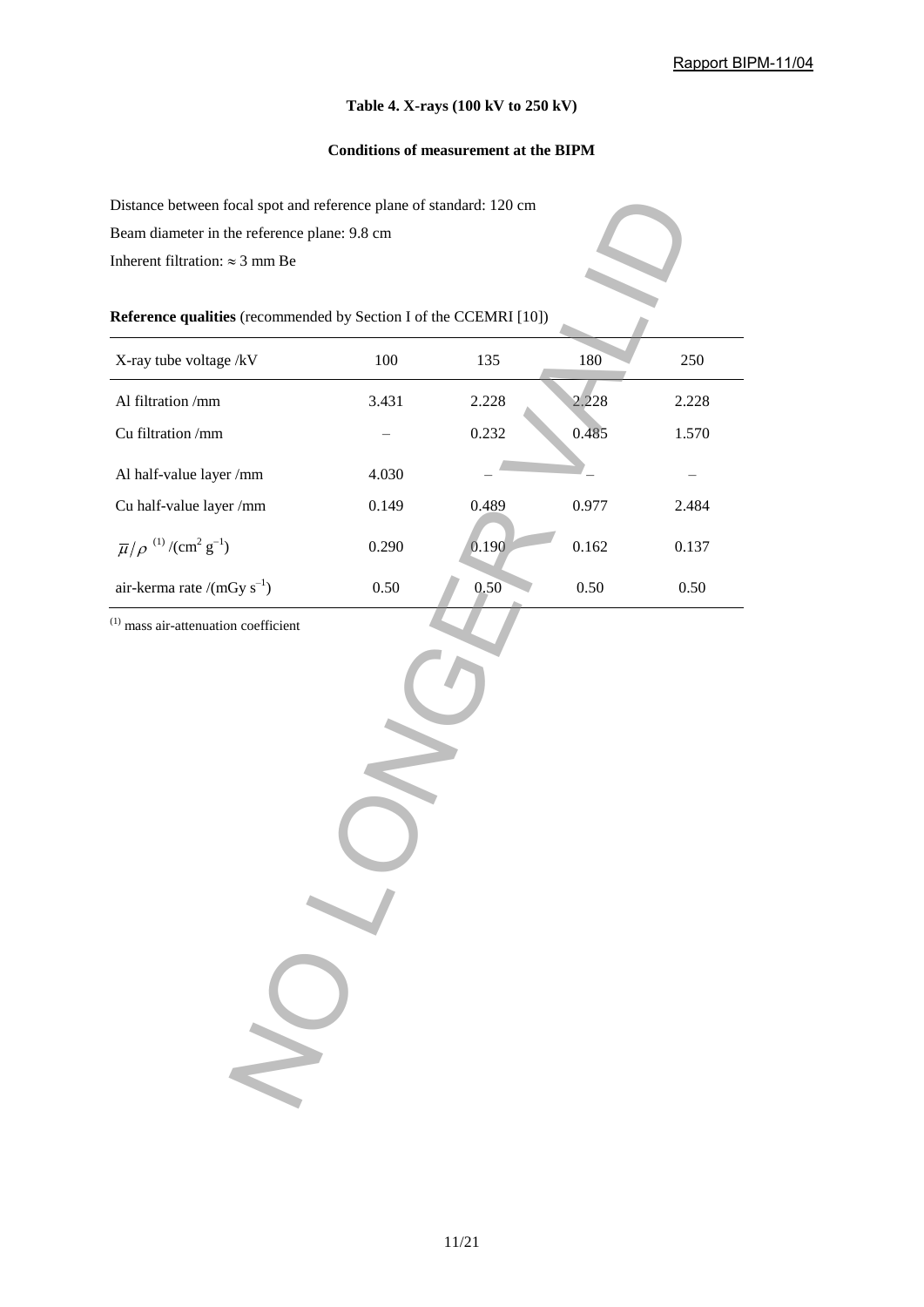#### **Table 5. X-rays (100 kV to 250 kV)**

# **Physical constants and correction factors used in the BIPM determination of the air-kerma rate (1)**

Dry air density (273.15 K, 101.325 kPa) = 1.2930 kg m<sup>-3</sup> *W*/ $e = 33.97$  J  $C^{-1}$ 

|                                                                                                                                                                                                                         | Dry air density (273.15 K, 101.325 kPa) = 1.2930 kg m <sup>-3</sup><br>$W/e = 33.97$ J C <sup>-1</sup> |        |        |         |        |  |  |
|-------------------------------------------------------------------------------------------------------------------------------------------------------------------------------------------------------------------------|--------------------------------------------------------------------------------------------------------|--------|--------|---------|--------|--|--|
|                                                                                                                                                                                                                         | W-anode x-ray tube                                                                                     |        |        |         |        |  |  |
|                                                                                                                                                                                                                         | Measuring volume FAC-M-01: 4.6554 cm <sup>3</sup>                                                      |        |        |         |        |  |  |
|                                                                                                                                                                                                                         | X-ray tube voltage /kV                                                                                 | 100    | 135    | $180 -$ | 250    |  |  |
|                                                                                                                                                                                                                         | Correction factors                                                                                     |        |        |         |        |  |  |
| $k_{\rm sc}$                                                                                                                                                                                                            | scattered radiation                                                                                    | 0.9952 | 0.9959 | 0.9964  | 0.9974 |  |  |
| $k_{\rm fl}$                                                                                                                                                                                                            | fluorescence                                                                                           | 0.9985 | 0.9992 | 0.9994  | 0.9999 |  |  |
| $k_{\rm e}$                                                                                                                                                                                                             | electron loss <sup>(2)</sup>                                                                           | 1.0000 | 1.0015 | 1.0047  | 1.0085 |  |  |
| $k_{\rm s}$                                                                                                                                                                                                             | saturation                                                                                             | 1.0010 | 1.0010 | 1.0010  | 1.0010 |  |  |
| $k_{\rm pol}$                                                                                                                                                                                                           | polarity                                                                                               | 1.0002 | 1.0002 | 1.0002  | 1.0002 |  |  |
| $k_{\rm a}$                                                                                                                                                                                                             | air attenuation <sup>(3)</sup>                                                                         | 1.0099 | 1.0065 | 1.0055  | 1.0047 |  |  |
| $k_{\rm d}$                                                                                                                                                                                                             | field distortion                                                                                       | 1.0000 | 1.0000 | 1.0000  | 1.0000 |  |  |
| $k_{\text{dia}}$                                                                                                                                                                                                        | diaphragm $^{(2)}$                                                                                     | 0.9995 | 0.9993 | 0.9991  | 0.9980 |  |  |
| $k_{p}$                                                                                                                                                                                                                 | wall transmission                                                                                      | 1.0000 | 1.0000 | 0.9999  | 0.9988 |  |  |
| $k_{\rm h}$                                                                                                                                                                                                             | humidity                                                                                               | 0.998  | 0.998  | 0.998   | 0.998  |  |  |
| $1-g$                                                                                                                                                                                                                   | radiative loss                                                                                         | 0.9999 | 0.9999 | 0.9998  | 0.9997 |  |  |
| $^{(1)}$ Details on the determination of the air-kerma rate can be found in [17].<br>$^{(2)}$ Values adopted September 2009 [16].<br>$^{(3)}$ Values at 293.15 K and 101.325 kPa for an attenuation length of 28.15 cm. |                                                                                                        |        |        |         |        |  |  |
|                                                                                                                                                                                                                         |                                                                                                        |        |        |         |        |  |  |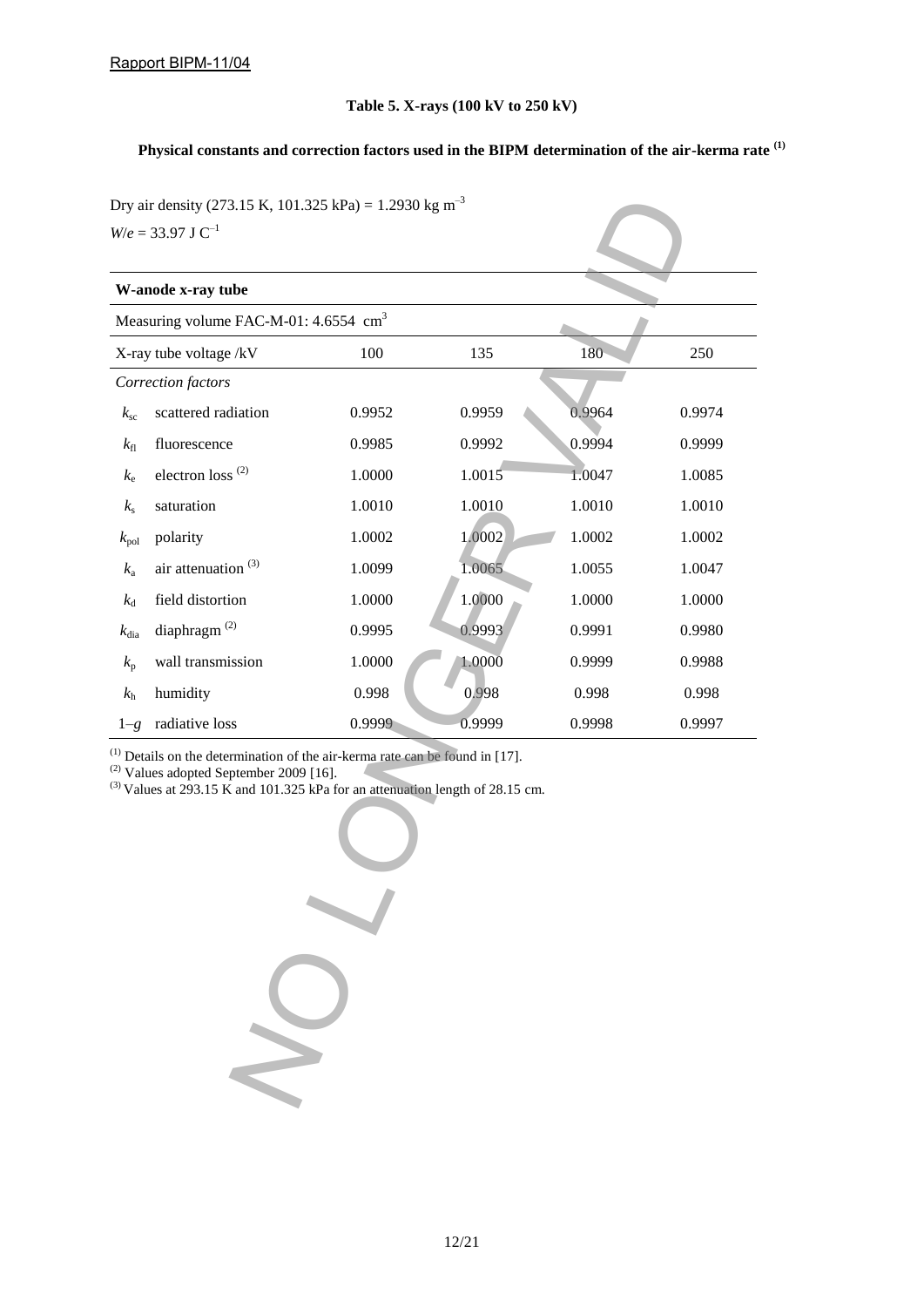#### **Table 6. X-rays (100 kV to 250 kV)**

| Symbol             | Parameter / unit                                                                                                                                                       | $10^2 \times$ Relative standard<br>uncertainty <sup>(1)</sup> |       |  |
|--------------------|------------------------------------------------------------------------------------------------------------------------------------------------------------------------|---------------------------------------------------------------|-------|--|
|                    |                                                                                                                                                                        | $S_1$                                                         | $u_i$ |  |
| Physical constants |                                                                                                                                                                        |                                                               |       |  |
| $\rho_{\rm a}$     | dry air density (0°C, 101.325 kPa) / kg m <sup>-3</sup>                                                                                                                |                                                               | 0.01  |  |
| W/e                | mean energy per charge / $J C^{-1}$                                                                                                                                    |                                                               | 0.15  |  |
| 8                  | fraction of energy lost in radiative processes                                                                                                                         |                                                               | 0.01  |  |
| Correction factors |                                                                                                                                                                        |                                                               |       |  |
| $k_{\rm sc}$       | scattered radiation                                                                                                                                                    |                                                               | 0.03  |  |
| $k_{\rm fl}$       | fluorescence                                                                                                                                                           |                                                               | 0.03  |  |
| $k_{\rm e}$        | electron loss                                                                                                                                                          |                                                               | 0.05  |  |
| $k_{\rm s}$        | saturation                                                                                                                                                             | 0.02                                                          | 0.01  |  |
| $k_{\rm pol}$      | polarity                                                                                                                                                               | 0.01                                                          |       |  |
| $k_{\rm a}$        | air attenuation                                                                                                                                                        | 0.02                                                          | 0.01  |  |
| $k_{\rm d}$        | field distortion                                                                                                                                                       |                                                               | 0.07  |  |
| $k_{\text{dia}}$   | diaphragm                                                                                                                                                              |                                                               | 0.03  |  |
| $k_{\rm p}$        | wall transmission                                                                                                                                                      | 0.01                                                          |       |  |
| $k_{\rm h}$        | humidity                                                                                                                                                               |                                                               | 0.03  |  |
|                    | IT<br>Measurement of $I / v$                                                                                                                                           |                                                               |       |  |
| Ι                  | ionization current $(T, P, \text{air compressibility})$                                                                                                                | 0.02                                                          | 0.02  |  |
| $\upsilon$         | volume                                                                                                                                                                 | 0.01                                                          | 0.05  |  |
|                    | positioning of standard                                                                                                                                                | 0.01                                                          | 0.01  |  |
|                    | Combined uncertainty of the BIPM determination of air-kerma rate                                                                                                       |                                                               |       |  |
|                    | quadratic summation                                                                                                                                                    | 0.04                                                          | 0.19  |  |
|                    | combined relative standard uncertainty                                                                                                                                 | 0.20                                                          |       |  |
| (1)                | $s_i$ represents the relative uncertainty estimated by statistical methods (Type A);<br>$u_i$ represents the relative uncertainty estimated by other methods (Type B). |                                                               |       |  |
|                    |                                                                                                                                                                        |                                                               |       |  |
|                    |                                                                                                                                                                        |                                                               |       |  |

### **Estimated relative standard uncertainties in the BIPM determination of the air-kerma rate**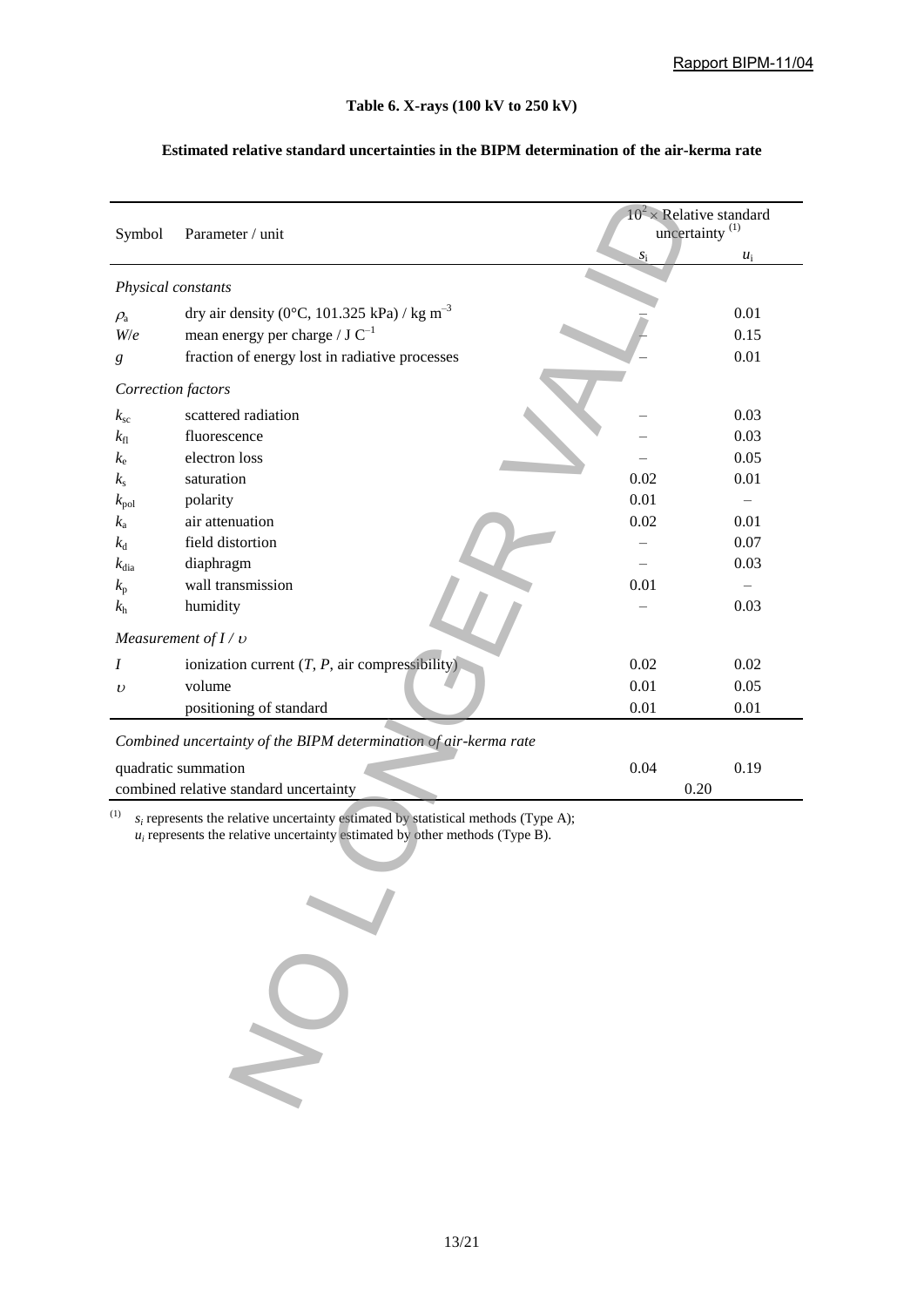## **Table 7. <sup>60</sup>Co gamma radiation**

### **Conditions of measurement at the BIPM**

| Radiotherapy level                                                                                                                                      |                                      |                  |
|---------------------------------------------------------------------------------------------------------------------------------------------------------|--------------------------------------|------------------|
| Measurement of air kerma and absorbed dose                                                                                                              |                                      |                  |
| CISBio source activity (2011-01-01)                                                                                                                     | $\approx 65$ TBq                     |                  |
| source dimensions                                                                                                                                       |                                      |                  |
| diameter                                                                                                                                                | $20 \text{ mm}$                      |                  |
| length                                                                                                                                                  | 14 mm                                |                  |
| contribution of incident scattered radiation (in terms of energy fluence)                                                                               | 21 %                                 |                  |
| distance from source centre to reference plane                                                                                                          | 1 <sub>m</sub>                       |                  |
| beam section in the reference plane <sup>(1)</sup>                                                                                                      | $10 \text{ cm} \times 10 \text{ cm}$ |                  |
| reference depth for absorbed dose measurement                                                                                                           | 5 g $cm^{-2}$                        |                  |
| Radiation-protection level<br>NBS source activity (2011-01-01)<br>source dimensions                                                                     | $\approx 0.7$ TBq                    |                  |
| diameter                                                                                                                                                | $5 \text{ mm}$                       |                  |
| length                                                                                                                                                  | 6 mm                                 |                  |
| contribution of incident scattered radiation (in terms of energy fluence)                                                                               | $8\ \%$                              |                  |
|                                                                                                                                                         |                                      |                  |
| Measurement of air kerma                                                                                                                                |                                      |                  |
| distance from source centre to reference planes                                                                                                         | $1.12 \text{ m}$                     | 3.5 <sub>m</sub> |
| beam diameter in the reference planes                                                                                                                   | 26 cm                                | 80 cm            |
| Measurement of ambient dose equivalent                                                                                                                  |                                      |                  |
| distance from source centre to reference plane for ambient dose equivalent                                                                              | 3.5 <sub>m</sub>                     |                  |
| beam diameter in the reference plane                                                                                                                    | 80 cm                                |                  |
| The photon fluence rate at the centre of each side of the 10 cm $\times$ 10 cm field is 50 % of the photon fluence rate at the<br>centre of the square. |                                      |                  |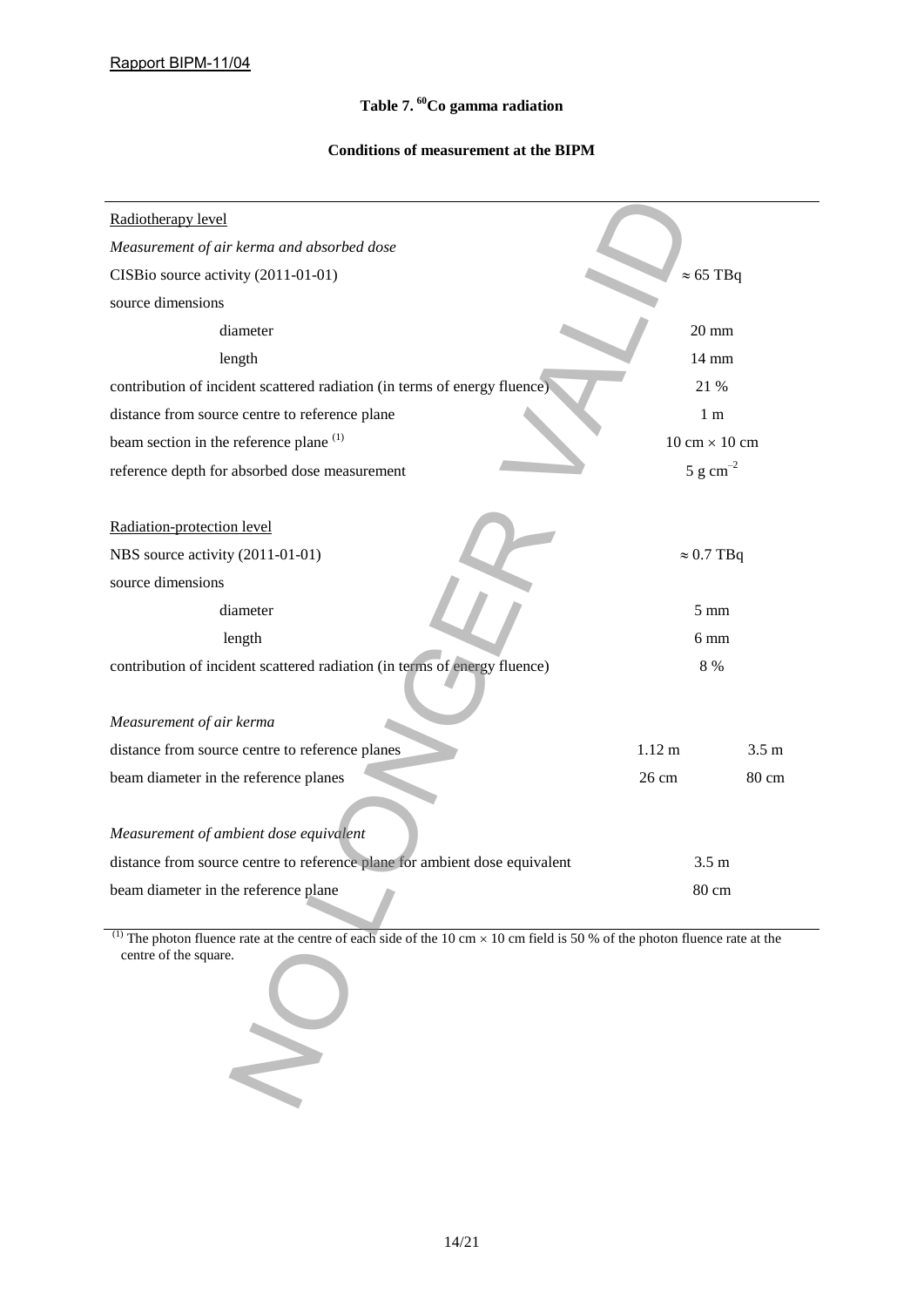#### **Table 8. 60Co gamma radiation**

| Symbol                                                                 | Parameter / unit                                                                                                                                                                                                                                                                                                                                                                                                                                                                                                                                                                                                                                                                                                                                                                                                                                                                                                                                                                                                                                                                                                                                   | Value          |             | $10^2 \times$ Relative standard<br>uncertainty <sup>(2)</sup> |
|------------------------------------------------------------------------|----------------------------------------------------------------------------------------------------------------------------------------------------------------------------------------------------------------------------------------------------------------------------------------------------------------------------------------------------------------------------------------------------------------------------------------------------------------------------------------------------------------------------------------------------------------------------------------------------------------------------------------------------------------------------------------------------------------------------------------------------------------------------------------------------------------------------------------------------------------------------------------------------------------------------------------------------------------------------------------------------------------------------------------------------------------------------------------------------------------------------------------------------|----------------|-------------|---------------------------------------------------------------|
|                                                                        |                                                                                                                                                                                                                                                                                                                                                                                                                                                                                                                                                                                                                                                                                                                                                                                                                                                                                                                                                                                                                                                                                                                                                    |                | $s_{\rm i}$ | $u_i$                                                         |
|                                                                        | Physical constants                                                                                                                                                                                                                                                                                                                                                                                                                                                                                                                                                                                                                                                                                                                                                                                                                                                                                                                                                                                                                                                                                                                                 |                |             |                                                               |
| $\rho_{\rm a}$                                                         | dry air density (0°C, 101.325 kPa) / (kg m <sup>-3</sup> )                                                                                                                                                                                                                                                                                                                                                                                                                                                                                                                                                                                                                                                                                                                                                                                                                                                                                                                                                                                                                                                                                         | 1.2930         |             | 0.01                                                          |
| $\left(\overline{\mu}_{\text{\tiny en}}/\rho\right)_{\text{\tiny ac}}$ | ratio of mass energy-absorption coefficients                                                                                                                                                                                                                                                                                                                                                                                                                                                                                                                                                                                                                                                                                                                                                                                                                                                                                                                                                                                                                                                                                                       | 0.9989         | 0.01        | 0.04                                                          |
| $S_{c,a}$                                                              | ratio of mass stopping powers                                                                                                                                                                                                                                                                                                                                                                                                                                                                                                                                                                                                                                                                                                                                                                                                                                                                                                                                                                                                                                                                                                                      | 1.0010         |             | $0.11^{(3)}$                                                  |
| W/e                                                                    | mean energy per charge / $(J C^{-1})$                                                                                                                                                                                                                                                                                                                                                                                                                                                                                                                                                                                                                                                                                                                                                                                                                                                                                                                                                                                                                                                                                                              | 33.97          |             |                                                               |
| g                                                                      | fraction of energy lost in radiative processes in air                                                                                                                                                                                                                                                                                                                                                                                                                                                                                                                                                                                                                                                                                                                                                                                                                                                                                                                                                                                                                                                                                              | 0.0031         |             | 0.02                                                          |
|                                                                        | Correction factors                                                                                                                                                                                                                                                                                                                                                                                                                                                                                                                                                                                                                                                                                                                                                                                                                                                                                                                                                                                                                                                                                                                                 |                |             |                                                               |
| $k_{g}$                                                                | re-absorption of radiative loss                                                                                                                                                                                                                                                                                                                                                                                                                                                                                                                                                                                                                                                                                                                                                                                                                                                                                                                                                                                                                                                                                                                    | 0.9996         |             | 0.01                                                          |
| $k_{\rm h}$                                                            | humidity                                                                                                                                                                                                                                                                                                                                                                                                                                                                                                                                                                                                                                                                                                                                                                                                                                                                                                                                                                                                                                                                                                                                           | 0.9970         |             | 0.03                                                          |
| $k_{\rm s}$                                                            | saturation                                                                                                                                                                                                                                                                                                                                                                                                                                                                                                                                                                                                                                                                                                                                                                                                                                                                                                                                                                                                                                                                                                                                         | 1.0022         | 0.01        | 0.02                                                          |
| $k_{\rm st}$                                                           | stem scattering                                                                                                                                                                                                                                                                                                                                                                                                                                                                                                                                                                                                                                                                                                                                                                                                                                                                                                                                                                                                                                                                                                                                    | 1.0000         | 0.01        |                                                               |
| $k_{\text{wall}}$                                                      | wall attenuation and scattering                                                                                                                                                                                                                                                                                                                                                                                                                                                                                                                                                                                                                                                                                                                                                                                                                                                                                                                                                                                                                                                                                                                    | 1.0011<br>ł    |             | (4)                                                           |
| $k_{\rm an}$                                                           | axial non-uniformity                                                                                                                                                                                                                                                                                                                                                                                                                                                                                                                                                                                                                                                                                                                                                                                                                                                                                                                                                                                                                                                                                                                               | 1.0020         |             |                                                               |
| $k_{\rm rn}$                                                           | radial non-uniformity                                                                                                                                                                                                                                                                                                                                                                                                                                                                                                                                                                                                                                                                                                                                                                                                                                                                                                                                                                                                                                                                                                                              | $1.0015^{(5)}$ |             | 0.02                                                          |
|                                                                        | Measurement of $I/v$                                                                                                                                                                                                                                                                                                                                                                                                                                                                                                                                                                                                                                                                                                                                                                                                                                                                                                                                                                                                                                                                                                                               |                |             |                                                               |
| $\upsilon$                                                             | effective volume / cm <sup>3</sup>                                                                                                                                                                                                                                                                                                                                                                                                                                                                                                                                                                                                                                                                                                                                                                                                                                                                                                                                                                                                                                                                                                                 | $6.8855^{(6)}$ |             | $0.08^{(4)}$                                                  |
| I                                                                      | ionization current $(T, P, \text{air compressibility})$                                                                                                                                                                                                                                                                                                                                                                                                                                                                                                                                                                                                                                                                                                                                                                                                                                                                                                                                                                                                                                                                                            |                |             | 0.02                                                          |
|                                                                        | short-term reproducibility (including positioning<br>and current measurement) <sup>(7)</sup>                                                                                                                                                                                                                                                                                                                                                                                                                                                                                                                                                                                                                                                                                                                                                                                                                                                                                                                                                                                                                                                       |                | 0.01        |                                                               |
|                                                                        | Combined uncertainty of the BIPM determination of air-kerma rate at 1 $m^{(8)}$                                                                                                                                                                                                                                                                                                                                                                                                                                                                                                                                                                                                                                                                                                                                                                                                                                                                                                                                                                                                                                                                    |                |             |                                                               |
|                                                                        | quadratic summation                                                                                                                                                                                                                                                                                                                                                                                                                                                                                                                                                                                                                                                                                                                                                                                                                                                                                                                                                                                                                                                                                                                                |                | 0.02        | 0.15                                                          |
|                                                                        | combined relative standard uncertainty                                                                                                                                                                                                                                                                                                                                                                                                                                                                                                                                                                                                                                                                                                                                                                                                                                                                                                                                                                                                                                                                                                             |                |             | 0.15                                                          |
| $\left(1\right)$<br>(2)<br>$^{(4)}$<br>(5)<br>(6)<br>(7)<br>(8)        | Details on the determination of air kerma are given in [18] and [19] with the new correction factors in [20].<br>$s_i$ represents the relative uncertainty estimated by statistical methods (Type A);<br>$u_i$ represents the relative uncertainty estimated by other methods (Type B).<br>Uncertainty value for the product $s_{e,a}$ W/e, as agreed by the CCRI [21].<br>The uncertainties for $k_{wall}$ and $k_{an}$ are included in the determination of the effective volume [20].<br>For the radiotherapy-level beam; 1.0003 for the radiation-protection beam<br>For standard CH6-1 used in the radiotherapy-level beam; the volume of the standard CH2 used in the radiation-protection<br>beam is 6.8570 cm <sup>3</sup> , representing the original measured volume 6.8116 cm <sup>3</sup> increased by the factor 1.0076 determine<br>ionometrically following a chamber repair and reduced by the factor 1.0009 described in [20].<br>Over a period of 3 months. The long-term reproducibility over a period of 15 years, $u_{\text{rep}}$ , is 0.0004.<br>For the radiotherapy-level beam; 1.12 m for the radiation-protection beam. |                |             |                                                               |

### **Physical constants and correction factors used in the BIPM determination of the air-kerma rate (1), and their estimated relative standard uncertainties**

| quadratic summation                    |  |  |
|----------------------------------------|--|--|
| combined relative standard uncertainty |  |  |

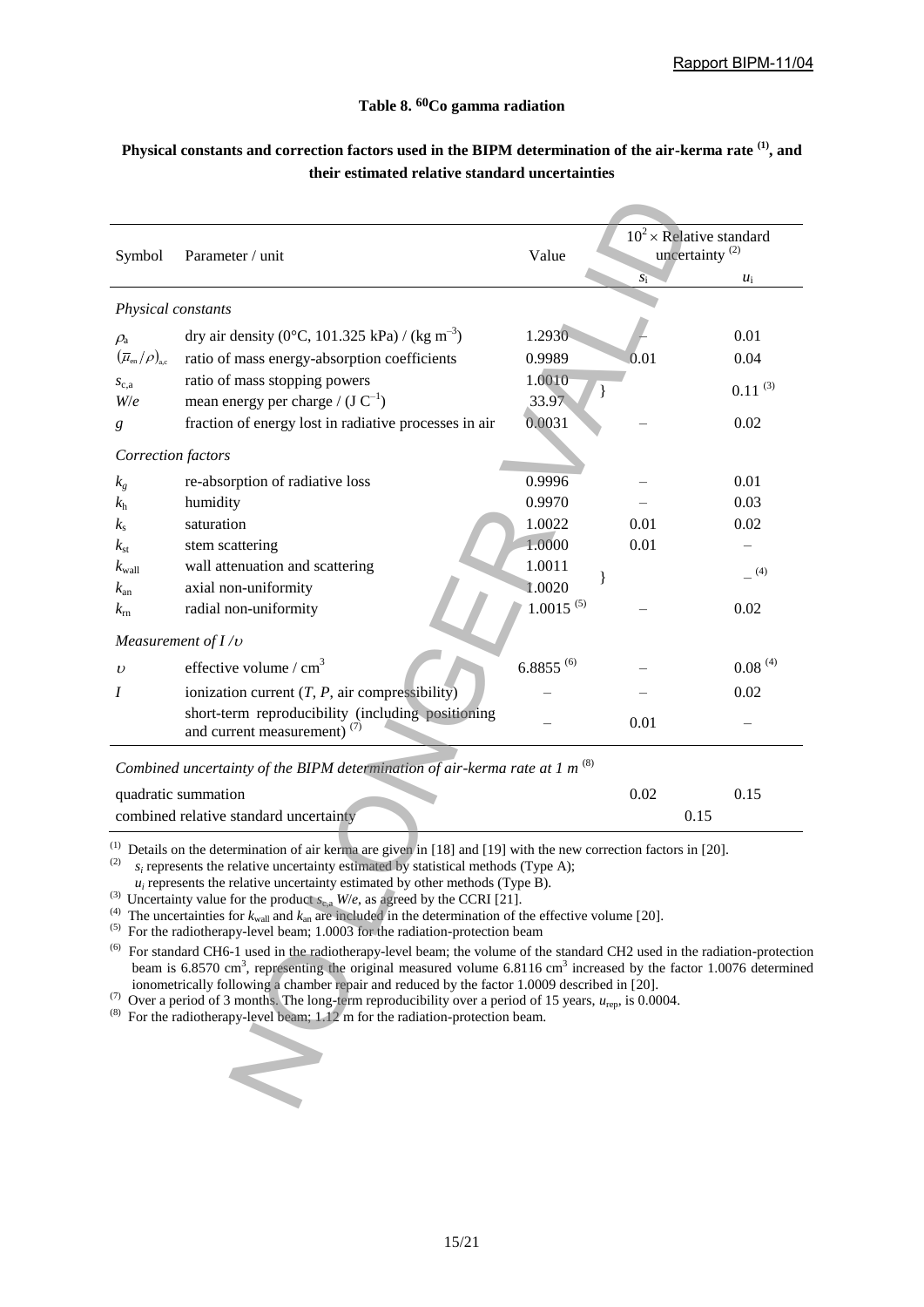### **Table 9. 60Co gamma radiation**

### **Physical constants and correction factors used in the BIPM ionometric determination of the absorbeddose rate to water (1) at 5 g cm<sup>2</sup> , and their estimated relative standard uncertainties**

|                                                                            | dose rate to water $\binom{11}{1}$ at 5 g cm <sup>-2</sup> , and their estimated relative standard uncertainties                                                                                                                                                                                                                                                                                                                                                                                                                                                                      |                                    |                                                         |              |  |
|----------------------------------------------------------------------------|---------------------------------------------------------------------------------------------------------------------------------------------------------------------------------------------------------------------------------------------------------------------------------------------------------------------------------------------------------------------------------------------------------------------------------------------------------------------------------------------------------------------------------------------------------------------------------------|------------------------------------|---------------------------------------------------------|--------------|--|
| Symbol                                                                     | Parameter / unit                                                                                                                                                                                                                                                                                                                                                                                                                                                                                                                                                                      | Value                              | $10^2 \times$ Relative standard<br>uncertainty $^{(2)}$ |              |  |
|                                                                            |                                                                                                                                                                                                                                                                                                                                                                                                                                                                                                                                                                                       |                                    | $S_1^-$                                                 | $u_i$        |  |
| Physical constants                                                         |                                                                                                                                                                                                                                                                                                                                                                                                                                                                                                                                                                                       |                                    |                                                         |              |  |
| $\rho_{\rm a}$                                                             | dry air density (0°C, 101.325 kPa) / (kg m <sup>-3</sup> )                                                                                                                                                                                                                                                                                                                                                                                                                                                                                                                            | 1.2930                             |                                                         | 0.01         |  |
| $\left(\overline{\mu}_{\text{\rm en}}\left/\rho\right)_{\text{\tiny W,C}}$ | ratio of mass energy-absorption coefficients                                                                                                                                                                                                                                                                                                                                                                                                                                                                                                                                          | $1.1\overline{125}$ <sup>(3)</sup> | $0.01^{(3)}$                                            | $0.14^{(3)}$ |  |
| $S_{c,a}$<br>W/e                                                           | ratio of mass stopping powers<br>mean energy per charge / $(J C^{-1})$                                                                                                                                                                                                                                                                                                                                                                                                                                                                                                                | 1.0030<br>33.97                    |                                                         | $0.11^{(4)}$ |  |
|                                                                            | Correction factors <sup>(5)</sup>                                                                                                                                                                                                                                                                                                                                                                                                                                                                                                                                                     |                                    |                                                         |              |  |
| $k_{p}$                                                                    | fluence perturbation                                                                                                                                                                                                                                                                                                                                                                                                                                                                                                                                                                  | 1.1107                             | 0.05                                                    | 0.17         |  |
| $k_{\rm ps}$                                                               | polythene envelope of the chamber                                                                                                                                                                                                                                                                                                                                                                                                                                                                                                                                                     | 0.9994                             | 0.01                                                    | 0.01         |  |
| $k_{\rm pf}$                                                               | front face of the phantom                                                                                                                                                                                                                                                                                                                                                                                                                                                                                                                                                             | 0.9996                             |                                                         | 0.01         |  |
| $k_{\rm rn}$                                                               | radial non-uniformity                                                                                                                                                                                                                                                                                                                                                                                                                                                                                                                                                                 | 1.0056                             | 0.01                                                    | 0.03         |  |
| $k_{\rm s}$                                                                | saturation                                                                                                                                                                                                                                                                                                                                                                                                                                                                                                                                                                            | 1.0017                             | 0.01                                                    | 0.01         |  |
| $k_{\rm h}$                                                                | humidity                                                                                                                                                                                                                                                                                                                                                                                                                                                                                                                                                                              | 0.9970                             |                                                         | 0.03         |  |
|                                                                            | Measurement of $I/v$                                                                                                                                                                                                                                                                                                                                                                                                                                                                                                                                                                  |                                    |                                                         |              |  |
| $\upsilon$                                                                 | volume / $cm3$                                                                                                                                                                                                                                                                                                                                                                                                                                                                                                                                                                        | $6.8810^{(6)}$                     | 0.19                                                    | 0.03         |  |
| Ι                                                                          | ionization current $(T, P, \text{air compressibility})$                                                                                                                                                                                                                                                                                                                                                                                                                                                                                                                               |                                    |                                                         | 0.02         |  |
|                                                                            | short-term reproducibility (including positioning<br>and current measurement) <sup>(7)</sup>                                                                                                                                                                                                                                                                                                                                                                                                                                                                                          |                                    | 0.02                                                    |              |  |
|                                                                            | Combined uncertainty of the BIPM determination of absorbed-dose rate to water                                                                                                                                                                                                                                                                                                                                                                                                                                                                                                         |                                    |                                                         |              |  |
|                                                                            | quadratic summation                                                                                                                                                                                                                                                                                                                                                                                                                                                                                                                                                                   |                                    | 0.20                                                    | 0.21         |  |
|                                                                            | combined relative standard uncertainty                                                                                                                                                                                                                                                                                                                                                                                                                                                                                                                                                |                                    | 0.29                                                    |              |  |
| (2)<br>(3)<br>(4)<br>$(6)$ Standard CH4-1.                                 | $(1)$ Details on the determination of absorbed dose to water are given in [22].<br>$s_i$ represents the relative uncertainty estimated by statistical methods (Type A);<br>$u_i$ represents the relative uncertainty estimated by other methods (Type B).<br>Included in the uncertainties for $k_p$ .<br>Uncertainty value for the product $s_{c,a}$ W/e, as agreed by the CCRI [21].<br>$(5)$ Values for the radiotherapy-level beam.<br><sup>(7)</sup> Over a period of 3 months. The long-term reproducibility over a period of 15 years, $u_{\text{rep}}$ , is 0.0006.<br>$\geq$ |                                    |                                                         |              |  |

| quadratic summation                    |  |
|----------------------------------------|--|
| combined relative standard uncertainty |  |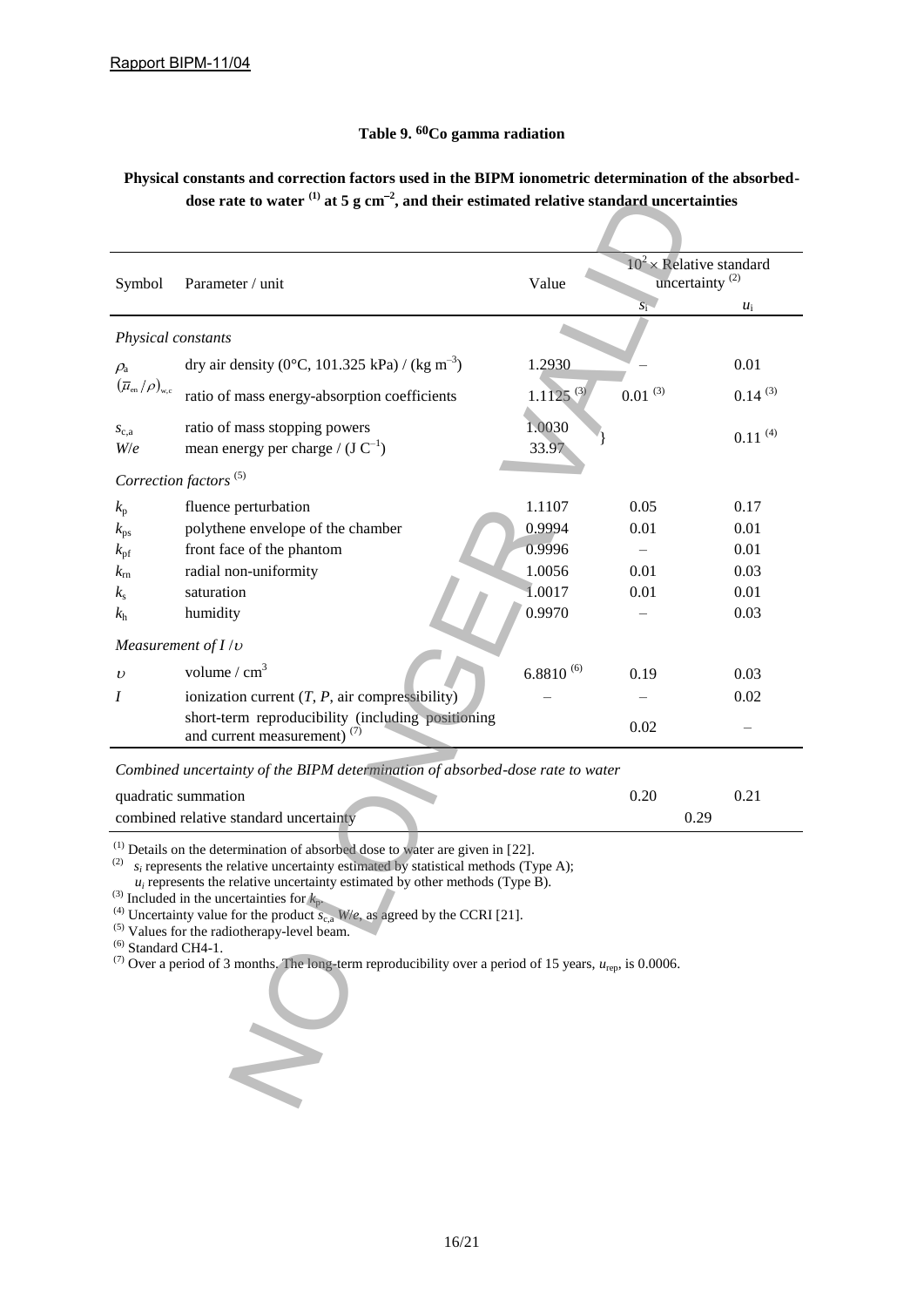### **Table 10. 60Co gamma radiation for radiation-protection level at 3.5 m**

|                                                                             |                                                                                         |                | $10^2 \times$ Relative standard |              |
|-----------------------------------------------------------------------------|-----------------------------------------------------------------------------------------|----------------|---------------------------------|--------------|
| Symbol                                                                      | Parameter / unit                                                                        | Value          | uncertainty $^{(3)}$            |              |
|                                                                             |                                                                                         |                | $S_{\rm i}$                     | $u_i$        |
| Physical constants                                                          |                                                                                         |                |                                 |              |
| $\rho_{\rm a}$                                                              | dry air density (0°C, 101.325 kPa) / (kg m <sup>-3</sup> )                              | 1.2930         |                                 | 0.01         |
| $\left(\overline{\mu}_{\textrm{\tiny en}}/\rho\right)_{\textrm{\tiny a,c}}$ | ratio of mass energy-absorption coefficients                                            | 0.9989         | 0.01                            | 0.04         |
| $S_{c,a}$                                                                   | ratio of mass stopping powers                                                           | 1.0003         |                                 | $0.11^{(4)}$ |
| W/e                                                                         | mean energy per charge / $(J C^{-1})$                                                   | 33.97          |                                 |              |
| g                                                                           | fraction of energy lost in radiative processes in air                                   | 0.0031         |                                 | 0.02         |
| Correction factors                                                          |                                                                                         |                |                                 |              |
| $k_{g}$                                                                     | re-absorption of radiative loss                                                         | 0.9996         |                                 | 0.01         |
| k <sub>h</sub>                                                              | humidity                                                                                | 0.9970         |                                 | 0.03         |
| $k_{\rm s}$                                                                 | saturation                                                                              | 1.0018         | 0.01                            | $0.02\,$     |
| $k_{\rm st}$                                                                | stem scattering                                                                         | 1.0000         | 0.01                            |              |
| $k_{\text{wall}}$                                                           | wall attenuation and scattering                                                         | 1.0016         |                                 | (5)          |
| $k_{\rm an}$                                                                | axial non-uniformity                                                                    | 1.0004         | }                               |              |
| $k_{\rm rn}$                                                                | radial non-uniformity                                                                   | 1.0002         |                                 | 0.02         |
|                                                                             | Measurement of $I/v$                                                                    |                |                                 |              |
| $\upsilon$                                                                  | effective volume / $cm3$                                                                | $6.8283^{(6)}$ |                                 | $0.08^{(5)}$ |
| I                                                                           | ionization current $(T, P, \text{air compressibility})$                                 |                |                                 | 0.02         |
|                                                                             | short-term reproducibility (including positioning<br>and current measurement)           |                | 0.10                            |              |
|                                                                             |                                                                                         |                |                                 |              |
|                                                                             | Combined uncertainty of the BIPM determination of air-kerma rate at 3.5 m               |                |                                 |              |
|                                                                             | quadratic summation                                                                     |                | 0.10                            | 0.15         |
|                                                                             | combined relative standard uncertainty                                                  |                | 0.18                            |              |
|                                                                             | Combined uncertainty of the BIPM determination of ambient dose equivalent rate at 3.5 m |                |                                 |              |
| $K_{\rm BIPM}$                                                              | air-kerma rate at 3.5 m                                                                 |                | 0.10                            | 0.15         |
| $\dot{H}^*(10)/\dot{K}$                                                     | ratio of the ambient dose equivalent to air kerma /<br>$(Sv Gy^{-1})$                   | 1.143          |                                 | 0.22         |
|                                                                             | quadratic summation                                                                     |                | 0.10                            | 0.27         |
|                                                                             | combined relative standard uncertainty                                                  |                | 0.29                            |              |

# **Physical constants and correction factors used in the BIPM determination of the air-kerma rate(1) and ambient dose equivalent rate(2) and their estimated relative standard uncertainties**

<sup>(1)</sup> Details on the determination of air kerma are given in [18] and [19] with the new correction factors in [20]. combined relative standard uncertainty<br>Details on the determination of air kerma are given in |<br>Details on the determination of the ambient dose equivariants<br> $s_i$  represents the relative uncertainty estimated by othe<br>Unce

<sup>(2)</sup> Details on the determination of the ambient dose equivalent rate  $\dot{H}^*(10)$  are given in [3].

 $^{(3)}$   $s_i$  represents the relative uncertainty estimated by statistical methods (Type A);

 *u<sup>i</sup>*  $u_i$  represents the relative uncertainty estimated by other methods (Type B).

<sup>(4)</sup> Uncertainty value for the product  $s_{c,a}$  *W/e*, as agreed by the CCRI [21].<br><sup>(5)</sup> The uncertainties for  $k_{wall}$  and  $k_{an}$  are included in the determination of the effective volume [20].

<sup>(6)</sup> For standard CH5-2, the measured volume  $6.8344 \text{ cm}^3$  reduced by the factor 1.0009 [20].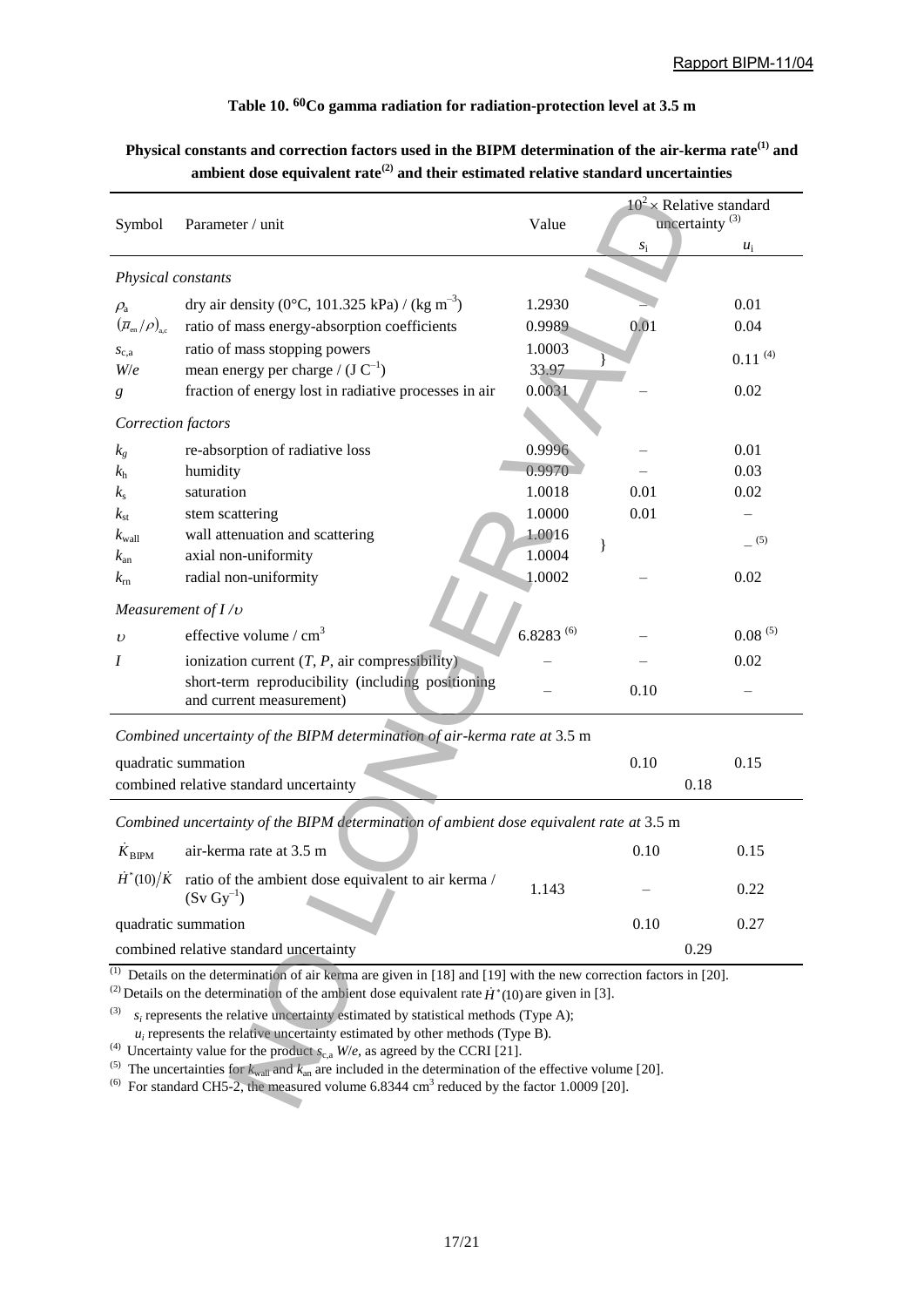# **Table 11. 137Cs gamma radiation**

### **Conditions of measurement at the BIPM**

| Source details                                                            |                |                   |              |
|---------------------------------------------------------------------------|----------------|-------------------|--------------|
| source activity (2011)                                                    |                | $\approx 0.6$ TBq |              |
| source dimensions                                                         |                |                   |              |
| diameter                                                                  |                | $12 \text{ mm}$   |              |
| length                                                                    |                | $23 \text{ mm}$   |              |
| contribution of incident scattered radiation (in terms of energy fluence) |                | 30 %              |              |
|                                                                           |                |                   |              |
| Measurement of air kerma                                                  |                |                   |              |
| distance from source centre to reference plane                            | $1 \text{ m}$  |                   | $3\ {\rm m}$ |
| beam diameter in the reference plane                                      | 11 cm or 20 cm |                   | 60 cm        |
|                                                                           |                |                   |              |
| Measurement of ambient dose equivalent                                    |                |                   |              |
| distance from source centre to reference plane                            |                | 3m                |              |
| beam diameter in the reference plane                                      |                | $60 \text{ cm}$   |              |
|                                                                           |                |                   |              |
|                                                                           |                |                   |              |
|                                                                           |                |                   |              |
|                                                                           |                |                   |              |
|                                                                           |                |                   |              |
|                                                                           |                |                   |              |
|                                                                           |                |                   |              |
|                                                                           |                |                   |              |
|                                                                           |                |                   |              |
|                                                                           |                |                   |              |
|                                                                           |                |                   |              |
|                                                                           |                |                   |              |
|                                                                           |                |                   |              |
|                                                                           |                |                   |              |
|                                                                           |                |                   |              |
|                                                                           |                |                   |              |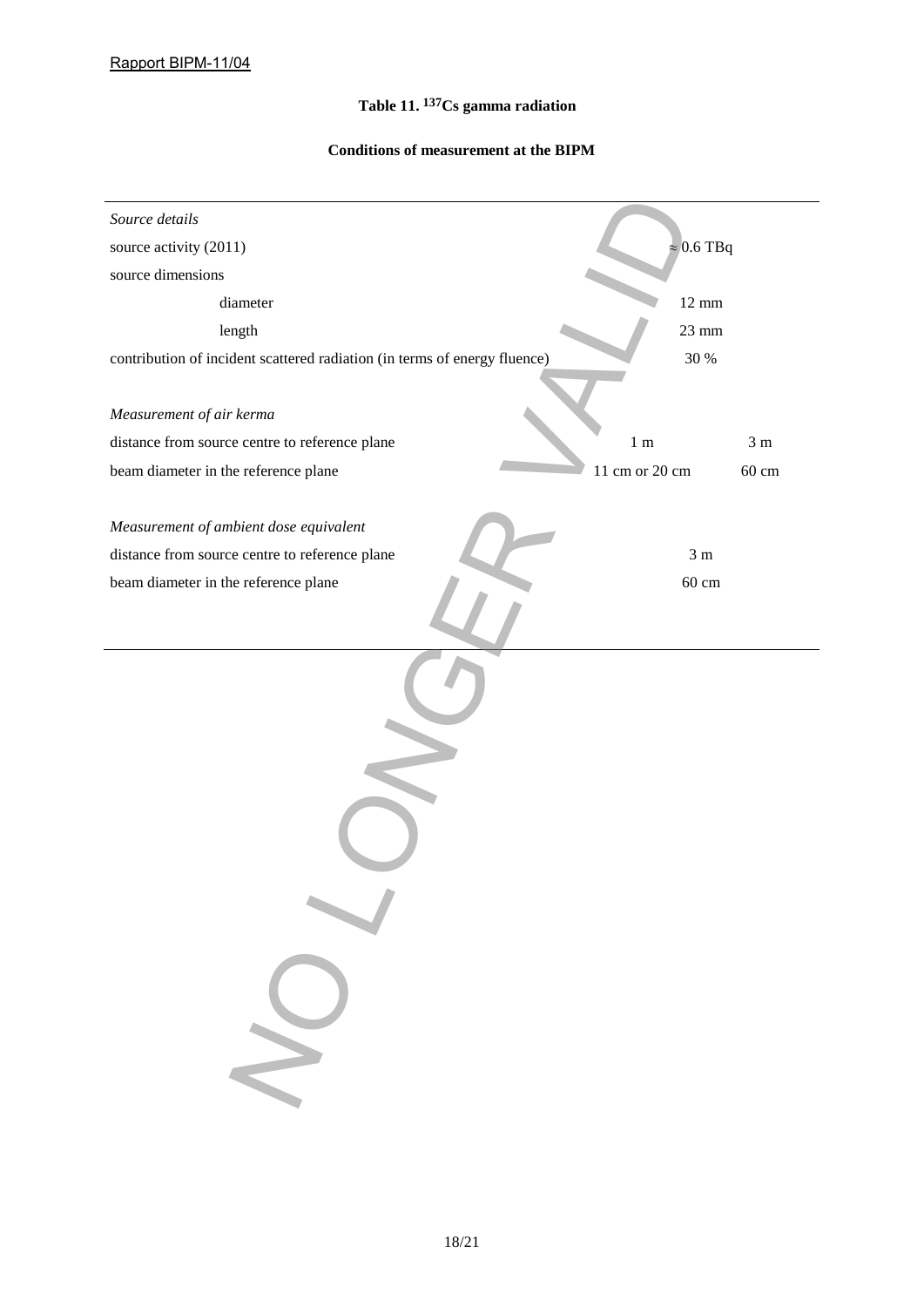#### **Table 12. 137Cs gamma radiation**

| Symbol                                                                      | Parameter / unit                                                                                                                                                                                                                                                                                                                                                                                                                                                                                                                                                                                                             | Value        | $10^2 \times$ Relative standard<br>uncertainty $^{(2)}$ |              |
|-----------------------------------------------------------------------------|------------------------------------------------------------------------------------------------------------------------------------------------------------------------------------------------------------------------------------------------------------------------------------------------------------------------------------------------------------------------------------------------------------------------------------------------------------------------------------------------------------------------------------------------------------------------------------------------------------------------------|--------------|---------------------------------------------------------|--------------|
|                                                                             |                                                                                                                                                                                                                                                                                                                                                                                                                                                                                                                                                                                                                              |              | $s_{\rm i}$                                             | $u_i$        |
| Physical constants                                                          |                                                                                                                                                                                                                                                                                                                                                                                                                                                                                                                                                                                                                              |              |                                                         |              |
| $\rho_{\rm a}$                                                              | dry air density (0°C, 101.325 kPa) / (kg m <sup>-3</sup> )                                                                                                                                                                                                                                                                                                                                                                                                                                                                                                                                                                   | 1.2930       |                                                         | 0.01         |
| $\left(\overline{\mu}_{\textrm{\tiny en}}/\rho\right)_{\textrm{\tiny a,c}}$ | ratio of mass energy-absorption coefficients                                                                                                                                                                                                                                                                                                                                                                                                                                                                                                                                                                                 | 0.9990       |                                                         | 0.05         |
| $S_{c,a}$                                                                   | ratio of mass stopping powers                                                                                                                                                                                                                                                                                                                                                                                                                                                                                                                                                                                                | 1.0104       |                                                         | $0.11^{(3)}$ |
| W/e                                                                         | mean energy per charge / $(J C^{-1})$                                                                                                                                                                                                                                                                                                                                                                                                                                                                                                                                                                                        | 33.97        |                                                         |              |
| g                                                                           | fraction of energy lost in radiative processes in air                                                                                                                                                                                                                                                                                                                                                                                                                                                                                                                                                                        | 0.0012       |                                                         | 0.02         |
| Correction factors                                                          |                                                                                                                                                                                                                                                                                                                                                                                                                                                                                                                                                                                                                              |              |                                                         |              |
| $k_{\rm h}$                                                                 | humidity                                                                                                                                                                                                                                                                                                                                                                                                                                                                                                                                                                                                                     | 0.9970       |                                                         | 0.03         |
| $k_{\rm s}$                                                                 | saturation                                                                                                                                                                                                                                                                                                                                                                                                                                                                                                                                                                                                                   | 1.0018       | 0.01                                                    | 0.02         |
| $k_{\rm st}$                                                                | stem scattering                                                                                                                                                                                                                                                                                                                                                                                                                                                                                                                                                                                                              | 0.9998       | 0.01                                                    |              |
| $k_{\text{wall}}$                                                           | wall attenuation and scattering                                                                                                                                                                                                                                                                                                                                                                                                                                                                                                                                                                                              | 1.0002       | 0.01                                                    |              |
| $k_{\rm an}$                                                                | axial non-uniformity                                                                                                                                                                                                                                                                                                                                                                                                                                                                                                                                                                                                         | 1.0018       |                                                         | 0.04         |
| $k_{\rm rn}$                                                                | radial non-uniformity                                                                                                                                                                                                                                                                                                                                                                                                                                                                                                                                                                                                        | 1.0070       | 0.01                                                    | 0.10         |
|                                                                             | Measurement of $I/v$                                                                                                                                                                                                                                                                                                                                                                                                                                                                                                                                                                                                         |              |                                                         |              |
| $\boldsymbol{\upsilon}$                                                     | volume / $cm3$                                                                                                                                                                                                                                                                                                                                                                                                                                                                                                                                                                                                               | 6.7967 $(4)$ |                                                         | 0.08         |
| I                                                                           | ionization current $(T, P, \text{air compressibility})$                                                                                                                                                                                                                                                                                                                                                                                                                                                                                                                                                                      |              |                                                         | 0.02         |
|                                                                             | short-term reproducibility (including positioning<br>and current measurement) <sup>(5)</sup>                                                                                                                                                                                                                                                                                                                                                                                                                                                                                                                                 |              | 0.02                                                    |              |
|                                                                             | Combined uncertainty of the BIPM determination of air-kerma rate at 1 m                                                                                                                                                                                                                                                                                                                                                                                                                                                                                                                                                      |              |                                                         |              |
|                                                                             | quadratic summation                                                                                                                                                                                                                                                                                                                                                                                                                                                                                                                                                                                                          |              | 0.03                                                    | 0.19         |
|                                                                             | combined relative standard uncertainty                                                                                                                                                                                                                                                                                                                                                                                                                                                                                                                                                                                       |              | 0.19                                                    |              |
| (2)                                                                         | $^{(1)}$ Details on the determination of air kerma are given in [23] with the new correction factors in [24].<br>$s_i$ represents the relative uncertainty estimated by statistical methods (Type A);<br>$u_i$ represents the relative uncertainty estimated by other methods (Type B).<br><sup>(3)</sup> Uncertainty value for the product $s_{c,a}$ W/e, as agreed by the CCRI [21].<br>For standard CH5-1 the measured volume 6.8028 cm <sup>3</sup> reduced by the factor 1.0009 [22].<br><sup>(5)</sup> Over a period of 3 months. The long-term reproducibility over a period of 15 years, $u_{\text{rep}}$ is 0.0004. |              |                                                         |              |
|                                                                             | N                                                                                                                                                                                                                                                                                                                                                                                                                                                                                                                                                                                                                            |              |                                                         |              |

# **Physical constants and correction factors used in the BIPM determination of the air-kerma rate (1), and their estimated relative standard uncertainties**

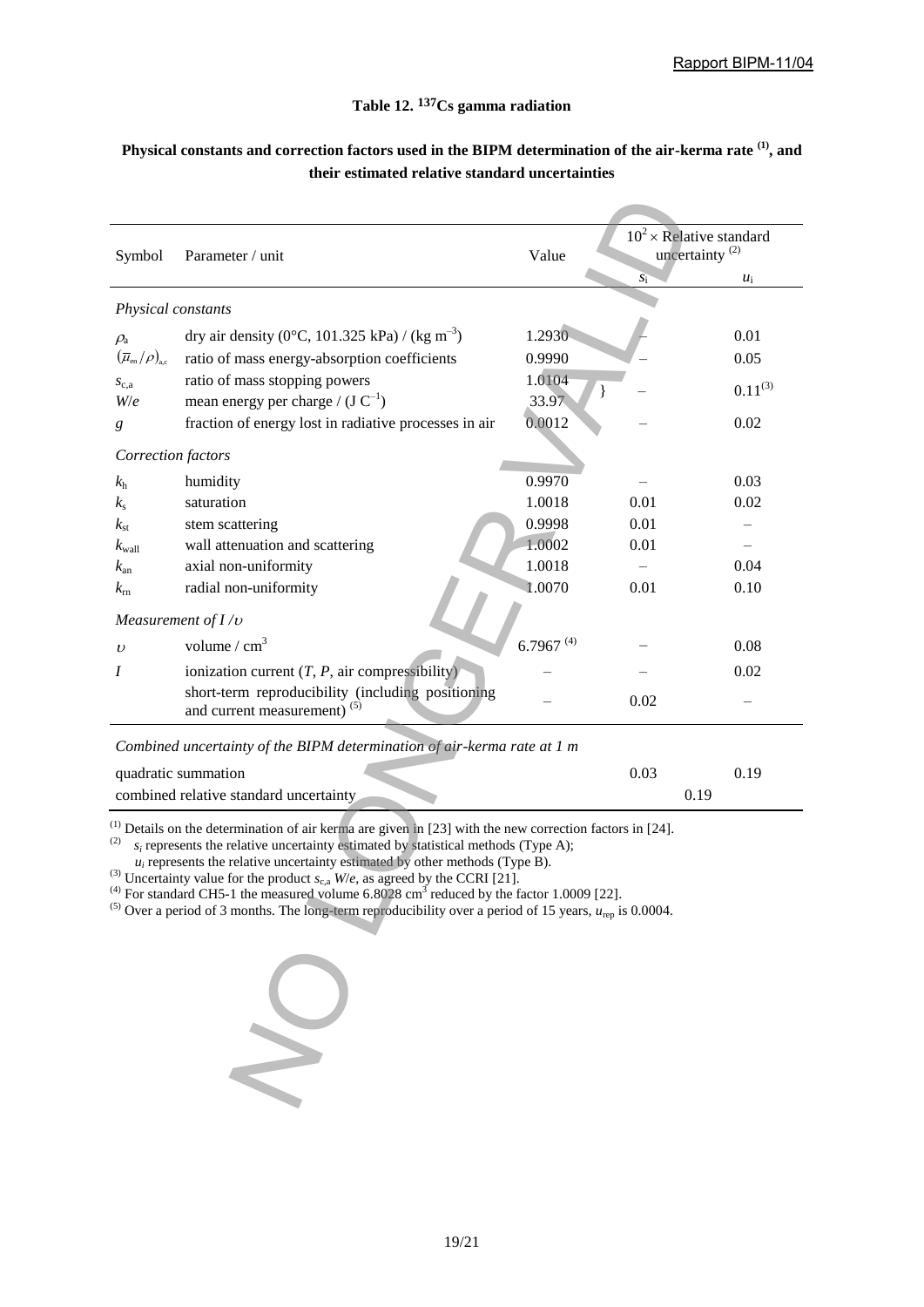### **Table 13. 137Cs gamma radiation**

**Physical constants and correction factors used in the BIPM determination of the air-kerma rate at 3 m and the ambient dose equivalent rate (1), and their estimated relative standard uncertainties** 

| Symbol                                                                      | Parameter / unit                                                                                                                                                                                                                                                                                                                                                                                                                                                                                             | Value        |      | $10^2 \times$ Relative standard<br>uncertainty <sup>(2)</sup> |  |
|-----------------------------------------------------------------------------|--------------------------------------------------------------------------------------------------------------------------------------------------------------------------------------------------------------------------------------------------------------------------------------------------------------------------------------------------------------------------------------------------------------------------------------------------------------------------------------------------------------|--------------|------|---------------------------------------------------------------|--|
|                                                                             |                                                                                                                                                                                                                                                                                                                                                                                                                                                                                                              |              |      | $u_i$                                                         |  |
| Physical constants                                                          |                                                                                                                                                                                                                                                                                                                                                                                                                                                                                                              |              |      |                                                               |  |
| $\rho_{\rm a}$                                                              | dry air density (0°C, 101.325 kPa) / (kg m <sup>-3</sup> )                                                                                                                                                                                                                                                                                                                                                                                                                                                   | 1.2930       |      | 0.01                                                          |  |
| $\left(\overline{\mu}_{\textrm{\tiny en}}/\rho\right)_{\textrm{\tiny a,c}}$ | ratio of mass energy-absorption coefficients                                                                                                                                                                                                                                                                                                                                                                                                                                                                 | 0.9990       |      | 0.05                                                          |  |
| $S_{c,a}$                                                                   | ratio of mass stopping powers                                                                                                                                                                                                                                                                                                                                                                                                                                                                                | 1.0104       |      | $0.11^{(3)}$                                                  |  |
| W/e                                                                         | mean energy per charge / $(J C^{-1})$                                                                                                                                                                                                                                                                                                                                                                                                                                                                        | 33.97        |      |                                                               |  |
| g                                                                           | fraction of energy lost in radiative processes in air                                                                                                                                                                                                                                                                                                                                                                                                                                                        | 0.0012       |      | 0.02                                                          |  |
| Correction factors                                                          |                                                                                                                                                                                                                                                                                                                                                                                                                                                                                                              |              |      |                                                               |  |
| $k_{\rm h}$                                                                 | humidity                                                                                                                                                                                                                                                                                                                                                                                                                                                                                                     | 0.9970       |      | 0.03                                                          |  |
| $k_{\rm s}$                                                                 | saturation                                                                                                                                                                                                                                                                                                                                                                                                                                                                                                   | 1.0018       | 0.01 | 0.02                                                          |  |
| $k_{\rm st}$                                                                | stem scattering                                                                                                                                                                                                                                                                                                                                                                                                                                                                                              | 0.9998       | 0.01 |                                                               |  |
| $k_{\text{wall}}$                                                           | wall attenuation and scattering                                                                                                                                                                                                                                                                                                                                                                                                                                                                              | 1.0008       | 0.01 |                                                               |  |
| $k_{\rm an}$                                                                | axial non-uniformity                                                                                                                                                                                                                                                                                                                                                                                                                                                                                         | 1.0004       |      | 0.04                                                          |  |
| $k_{\rm rn}$                                                                | radial non-uniformity                                                                                                                                                                                                                                                                                                                                                                                                                                                                                        | 1.0004       | 0.01 | 0.10                                                          |  |
|                                                                             | Measurement of $I/v$                                                                                                                                                                                                                                                                                                                                                                                                                                                                                         |              |      |                                                               |  |
| $\upsilon$                                                                  | volume / $cm3$                                                                                                                                                                                                                                                                                                                                                                                                                                                                                               | 6.7967 $(4)$ |      | 0.08                                                          |  |
| I                                                                           | ionization current $(T, P, \text{air compressibility})$                                                                                                                                                                                                                                                                                                                                                                                                                                                      |              |      | 0.02                                                          |  |
|                                                                             | short-term reproducibility (including positioning<br>and current measurement)                                                                                                                                                                                                                                                                                                                                                                                                                                |              | 0.10 |                                                               |  |
|                                                                             | Combined uncertainty of the BIPM determination of air-kerma rate at 3 m                                                                                                                                                                                                                                                                                                                                                                                                                                      |              |      |                                                               |  |
|                                                                             | quadratic summation                                                                                                                                                                                                                                                                                                                                                                                                                                                                                          |              | 0.10 | 0.19                                                          |  |
|                                                                             | combined relative standard uncertainty                                                                                                                                                                                                                                                                                                                                                                                                                                                                       |              |      | 0.21                                                          |  |
|                                                                             |                                                                                                                                                                                                                                                                                                                                                                                                                                                                                                              |              |      |                                                               |  |
|                                                                             | Combined uncertainty of the BIPM determination of ambient dose equivalent rate at 3 m                                                                                                                                                                                                                                                                                                                                                                                                                        |              |      |                                                               |  |
| $K_{\rm BIPM}$                                                              | air-kerma rate at 3 m                                                                                                                                                                                                                                                                                                                                                                                                                                                                                        |              | 0.10 | 0.19                                                          |  |
| $\dot{H}^*(10)/\dot{K}$                                                     | ratio of the ambient dose equivalent to air kerma /<br>$(Sv\ Gy^{-1})$                                                                                                                                                                                                                                                                                                                                                                                                                                       | 1.216        |      | 0.45                                                          |  |
|                                                                             | quadratic summation                                                                                                                                                                                                                                                                                                                                                                                                                                                                                          |              | 0.10 | 0.49                                                          |  |
|                                                                             | combined relative standard uncertainty                                                                                                                                                                                                                                                                                                                                                                                                                                                                       |              |      | 0.50                                                          |  |
| (2)                                                                         | <sup>(1)</sup> Details on the determination of the ambient dose equivalent rate $\dot{H}^*(10)$ are given in [23].<br>$s_i$ represents the relative uncertainty estimated by statistical methods (Type A);<br>$u_i$ represents the relative uncertainty estimated by other methods (Type B).<br><sup>(3)</sup> Uncertainty value for the product $s_{c,a}$ W/e, as agreed by the CCRI [21].<br><sup>(4)</sup> For standard CH5-1 the measured volume $6.8028 \text{cm}^3$ reduced by the factor 1.0009 [24]. |              |      |                                                               |  |

 $u_i$  $u_i$  represents the relative uncertainty estimated by other methods (Type B).

<sup>&</sup>lt;sup>(3)</sup> Uncertainty value for the product  $s_{c,a}$  *W/e*, as agreed by the CCRI [21].

reduced by the factor 1.0009 [24].